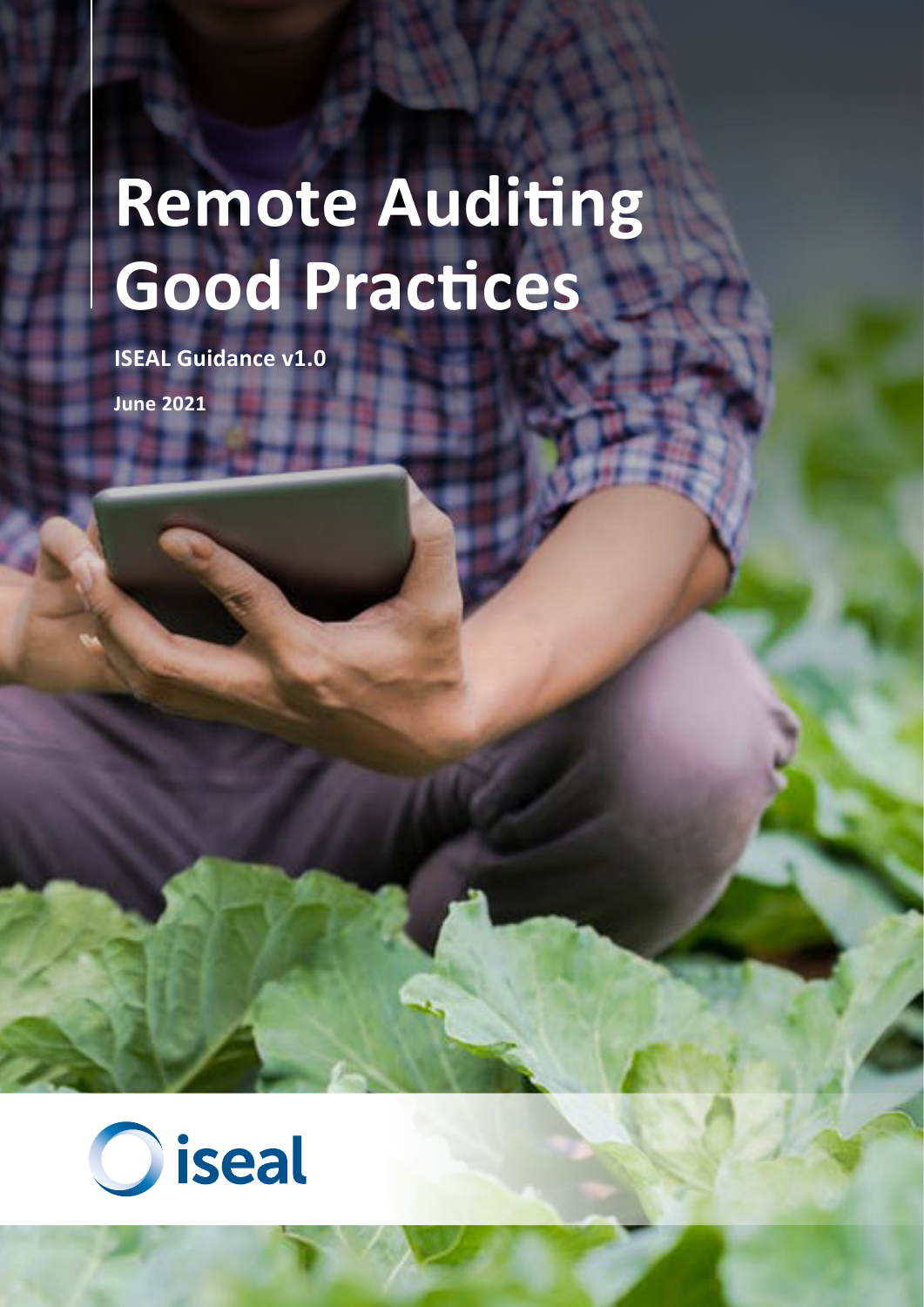# **Contents**

| 1.   | <b>Introduction</b>                    | 3  |
|------|----------------------------------------|----|
| 1.1. | Context                                | 3  |
| 1.2. | Scope                                  | 3  |
| 1.3. | <b>Definitions</b>                     | 4  |
| 1.4. | <b>Informative References</b>          | 4  |
| 1.5. | <b>Organisations Referenced</b>        | 5  |
| 2.   | <b>Audit Policies and</b>              |    |
|      | <b>Procedures</b>                      | 6  |
| 2.1. | <b>Derogation policy</b>               | 6  |
| 2.2. | <b>Certificate extensions</b>          | 6  |
| 2.3. | Remote audit policy                    | 7  |
| 2.4. | Remote audit feasibility               |    |
|      | assessment                             | 7  |
| 2.5. | Initial certification audits           | 8  |
| 2.6. | Surveillance audits                    | 8  |
|      | 2.7. Full recertification audits       | 9  |
|      | 2.8. Hybrid audits                     | 9  |
| 2.9. | Auditor training and                   |    |
|      | qualifications                         | 10 |
|      | 2.10. Requirements for assurance and   |    |
|      | oversight providers                    | 10 |
|      | 2.11. Safety preconditions for on-site |    |
|      | audits                                 | 11 |
| 3.   | <b>Audit Implementation</b>            | 12 |
|      | 3.1. Pre-audit planning                | 12 |
|      | 3.2. Sharing documentation             | 13 |
|      |                                        |    |

| 3.3. Facilitators                    | 13 |
|--------------------------------------|----|
| 3.4. Interpreters                    | 14 |
| 3.5. Gathering information           |    |
| from workers                         | 14 |
| 3.6. Audit duration and cost         | 15 |
| 3.7. Audit Decision-making           | 15 |
| 3.8. Audit reporting                 | 15 |
| 3.9. Oversight requirements for      |    |
| remote auditing                      | 16 |
| 3.10. Publicly available information | 16 |

| 4. | <b>Data Management and</b>              |    |
|----|-----------------------------------------|----|
|    | <b>Technology</b>                       |    |
|    | 4.1. Good data management               |    |
|    | practices                               | 17 |
|    | 4.2. Selecting technology for           |    |
|    | remote audits                           | 17 |
|    | 4.3. Accessing client data              | 18 |
|    | 4.4. Data privacy and consent           | 19 |
|    | 4.5. Data security                      | 19 |
|    | 4.6. Remote locations and accessibility | 19 |

**Annex 1: Feasibility Checklists** 

| for Remote Audits                        | 20 |
|------------------------------------------|----|
| <b>ISO 9001 Auditing Practices Group</b> | 20 |
| <b>DNV</b>                               | 21 |
| <b>Annex 2: Policies Referenced</b>      | 22 |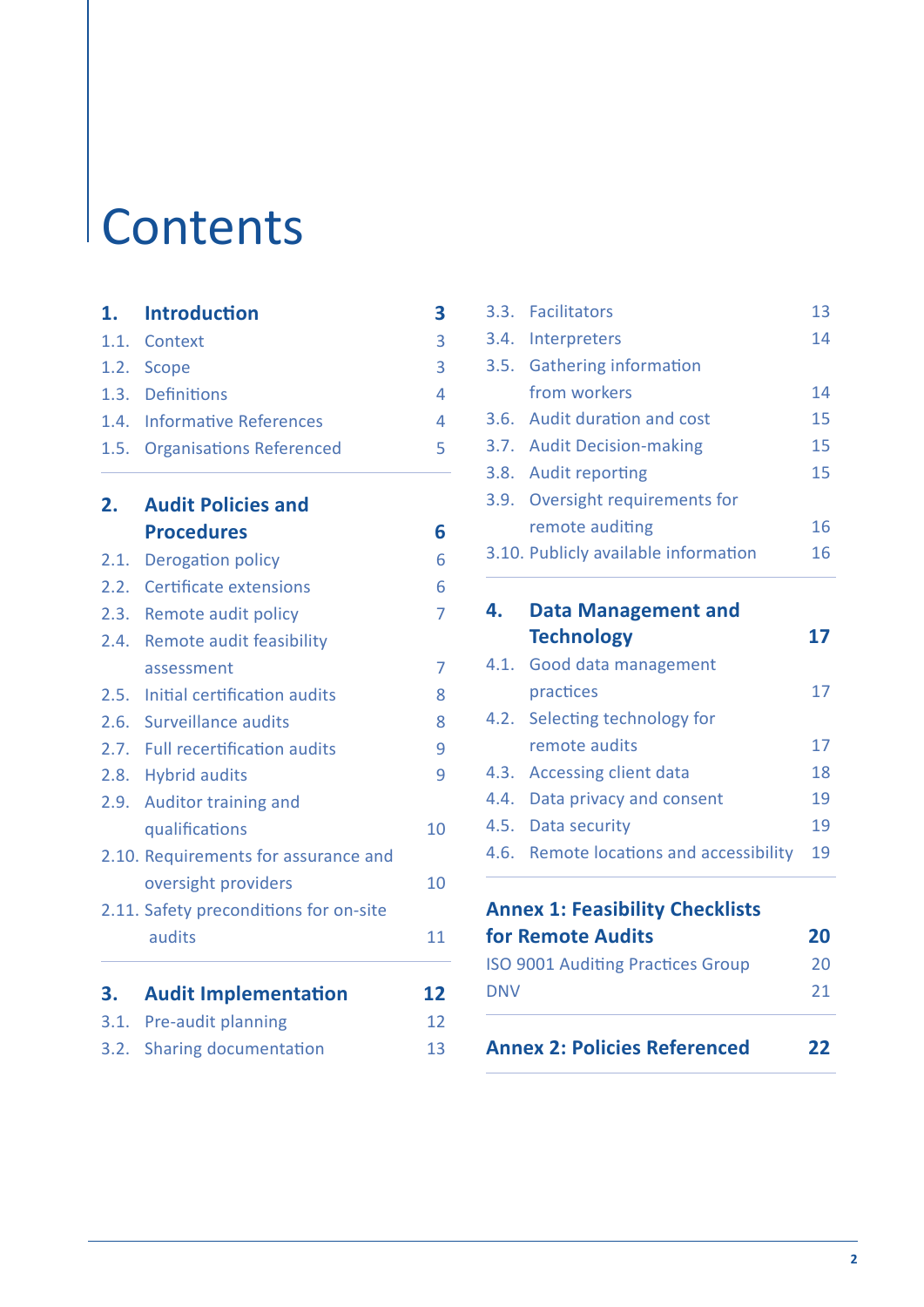## **1.** Introduction

## **1.1. CONTEXT**

Sustainability systems and assurance providers have adapted their auditing procedures and practices to the new virtual realities imposed by COVID-19. This has led to rapid innovation and evolution in remote auditing practices, grounded in improvements to data management and governance. We are now at a stage where it is useful to document some of these emerging practices as input for collective discussion and alignment around the practices that will best support implementation of effective remote auditing.

While many of the practices currently being implemented due to COVID-19 have the potential to increase the effectiveness and efficiency of sustainability audits, remote auditing approaches are not yet in a position to fully replace on-site audits due to challenges of evaluating certain types of criteria, accessing quality data and information, and potential safety risks to workers, among others. In practice, we are likely to see a burgeoning of hybrid models based on risk, in which the best parts of remote auditing are retained and improved in combination with on-site audits, such as using document reviews and new data sources to triangulate and focus onsite audits on areas of highest risk.

This ISEAL Guidance seeks to capture some of the core elements and good practices that are emerging. It is intended both as a source of inspiration and reference for sustainability systems that are seeking to strengthen their remote auditing practices and as a living document that can evolve over time as our collective knowledge and experience refines what we know about where remote auditing approaches and tools can be effective.

## **1.2. SCOPE**

This Good Practice Guide applies primarily to sustainability systems that are implementing or requiring remote auditing approaches within their assurance or verification programmes, as well as those that are considering these approaches and seeking guidance on how to move forward. Since some systems defer management of their audit processes to assurance providers like certification bodies, the guidance is also applicable to these assurance providers.

This guidance is non-normative and can be used as a checklist or reference for initiatives as they think about all the things that need to be in place to ensure the quality, integrity and efficiency of remote auditing practices. The examples provided throughout the document are intended to provide practical ideas for how to implement the clauses and are not intended to be interpreted as the sole or best approach.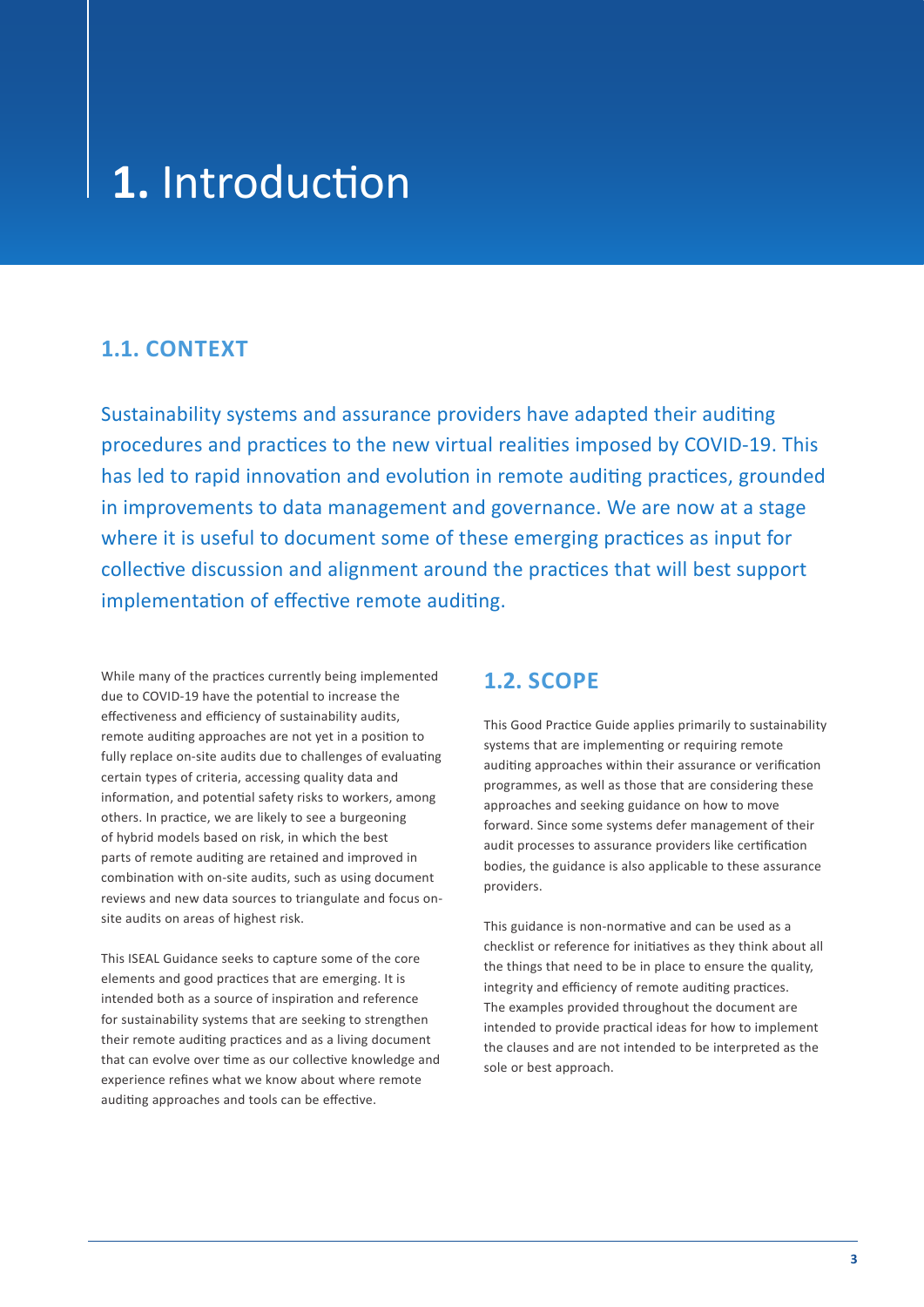## **1.3. DEFINITIONS**

| <b>REMOTE</b>      | An audit of an enterprise that is not conducted on-site. Remote audits may include off-line (e.g.                                                                                                                                   |
|--------------------|-------------------------------------------------------------------------------------------------------------------------------------------------------------------------------------------------------------------------------------|
| <b>AUDIT</b>       | document review) or real-time virtual (e.g. video calls) approaches, or combinations thereof.                                                                                                                                       |
| <b>HYBRID</b>      | An audit that is conducted through a combination of remote approaches and on-site inspection to                                                                                                                                     |
| <b>AUDIT</b>       | verify compliance (also known as 'partial remote audit')                                                                                                                                                                            |
| <b>FACILITATOR</b> | A local employee or contractor of the assurance body who is not qualified as an auditor for the<br>assurance provider but supports and is directed by the audit team as their eyes and ears on the<br>ground during a remote audit. |

## **1.4. INFORMATIVE REFERENCES**

The following table lists a range of existing references that include information relevant to remote auditing and that may be useful for sustainability systems to review as background for the refinement of their own remote auditing procedures.

#### **INFORMATIVE REFERENCES**

EU General Data Protection Regulation (EU GDPR)

IAF ID 3: 2011 Management of Extraordinary Events or Circumstances Affecting ABs, CABs and Certified Organizations

IAF ID 12: 2015 Principles of Remote Assessment

IAF MD 4: 2018 The Use of Information and Communication Technology (ICT) for Auditing/ Assessment Purposes

IAF MD 5: 2019 Determination of Audit Time of Quality, Environmental, and Occupational Health & Safety Management Systems

ISEAL guide on Using Technology and Data to Enable and Enhance Remote Audits, 2021

ISO 9001 Auditing Practices Group: 2020 Guidance on Remote Audits

ISO 19011: 2018 Auditing Management Systems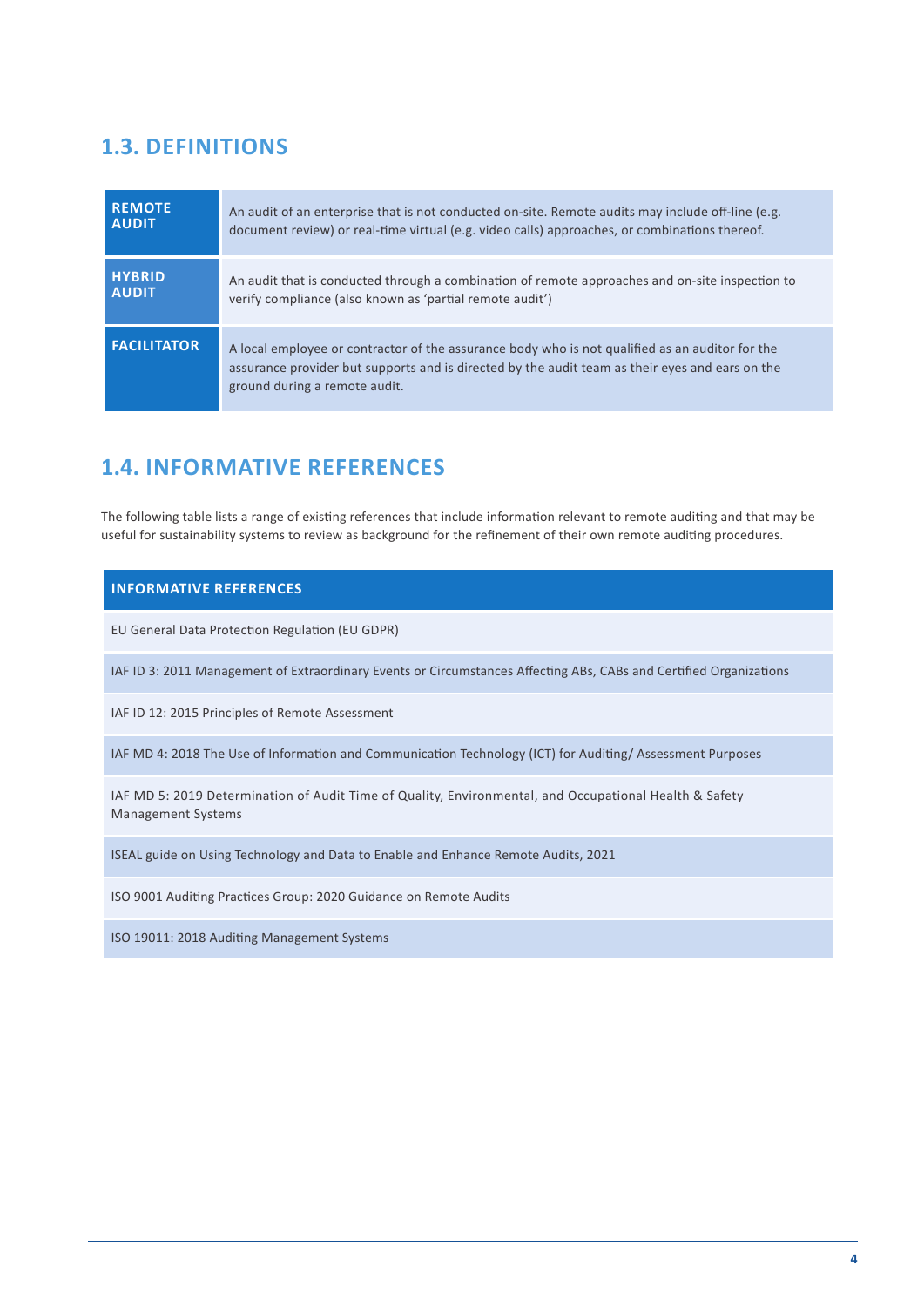## **1.5. ORGANISATIONS REFERENCED**

Throughout this guide we draw on examples from a wide range of sustainability systems and oversight bodies. For the sake of brevity, we refer in the guide to the organisations listed below by their acronym. Where no organisation is listed, the examples are a compilation drawn from a variety of sources.

| <b>Alliance for Water Stewardship (AWS)</b>     | <b>International Organic Accreditation Services (IOAS)</b> |
|-------------------------------------------------|------------------------------------------------------------|
| <b>Aluminium Stewardship Initiative (ASI)</b>   | <b>International Organization on Standardization (ISO)</b> |
| <b>Aquaculture Stewardship Council (ASC)</b>    | <b>Linking Environment And Farming (LEAF)</b>              |
| <b>Assurance Services International (ASI)</b>   | <b>Marine Stewardship Council (MSC)</b>                    |
| <b>Better Cotton Initiative (BCI)</b>           | <b>Preferred by Nature (formerly NEPCon)</b>               |
| <b>DNV Fairtrade USA (FTUSA)</b>                | <b>Rainforest Alliance (RA)</b>                            |
| <b>Fairtrade USA (FTUSA)</b>                    | <b>Round Table on Responsible Soy Association (RTRS)</b>   |
| <b>Forest Stewardship Council (FSC)</b>         | <b>Roundtable for Sustainable Palm Oil (RSPO)</b>          |
| <b>GlobalGAP (GLOBALGAP)</b>                    | <b>SCS Global Services (SCS)</b>                           |
| <b>Global Sustainable Tourism Counci (GSTC)</b> | <b>SEDEX</b>                                               |
| <b>GoodWeave (GW)</b>                           | <b>Social Accountability Accreditation Services (SAAS)</b> |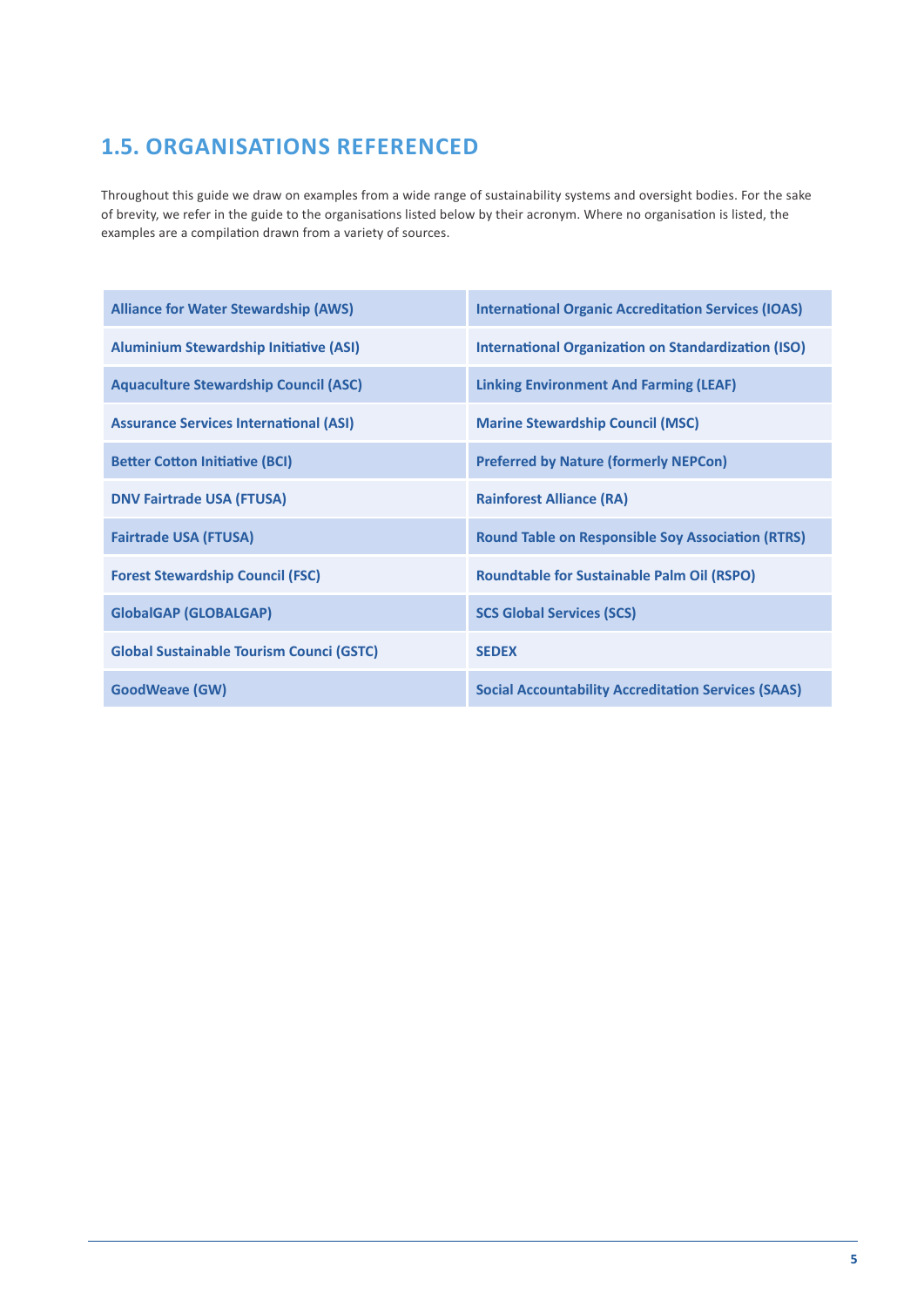## **2.** Audit Policies and Procedures

While sustainability systems most often apply their theories of change globally, research tells us that these models are not equally effective at achieving impact everywhere. The effectiveness of a sustainability system's strategies is highly dependent on the context in which those strategies are applied. While one strategy may achieve good results in a particular place, the same approach may have little effect in a different context. This is precisely because the combination of actors and actions needed to drive change is different in different places.

The first step that many sustainability systems took in response to COVID-19 restrictions was to revise their policies related to the timing and nature of assessments and validity of certificates. Audit policies are important because they set the framework conditions within which remote auditing can take place. Collectively they represent a coherent strategy and approach for managing the risks to assurance integrity inherent in remote auditing practices.

This section highlights the different types of policies that a sustainability system should have in place, some of which are specific to remote auditing, others that can be revised or updated to take remote auditing practices into account. Where a sustainability system works with multiple assurance providers, the scheme owner should take responsibility for defining many of these policies and practices itself rather than deferring to the individual assurance providers. This will support consistency of implementation.

Audit derogation or variation policies define the conditions under which exceptions or deviations from regular assurance and surveillance audit procedures, requirements, or timelines are allowed. Derogation policies apply more broadly than remote audit policies and one type of derogation may be the use of remote audits.

## **2.2. CERTIFICATE EXTENSIONS**

*Sustainability systems should define the conditions under which they allow for extensions of the validity of existing certificates and the allowable length of those extensions.*

#### **Examples:**

Certificate extensions are to be requested prior to the expiry of the certificate but not more than one month in advance of the certificate expiry date due to the changing nature of COVID-19 restrictions.

Certificate validity may be extended for a maximum period of 6 months where a risk assessment conducted by the assurance provider indicates a low risk of non-compliance.

Where the periodicity of full reassessments (recertification) is greater than one year, a certificate that is due to expire may be extended for up to 12 months by performing a remote surveillance audit.

## **2.1. DEROGATION POLICY**

*Sustainability systems should have in place an audit derogation policy that clearly defines the basis on which assurance providers are able to request exceptions or deviations to regular auditing practices, such as conducting audits remotely. This should include the implications for the audit programme (e.g., audit frequency and intensity) if clients are temporarily not in operation because of force majeure or other crisis conditions such as COVID-19.*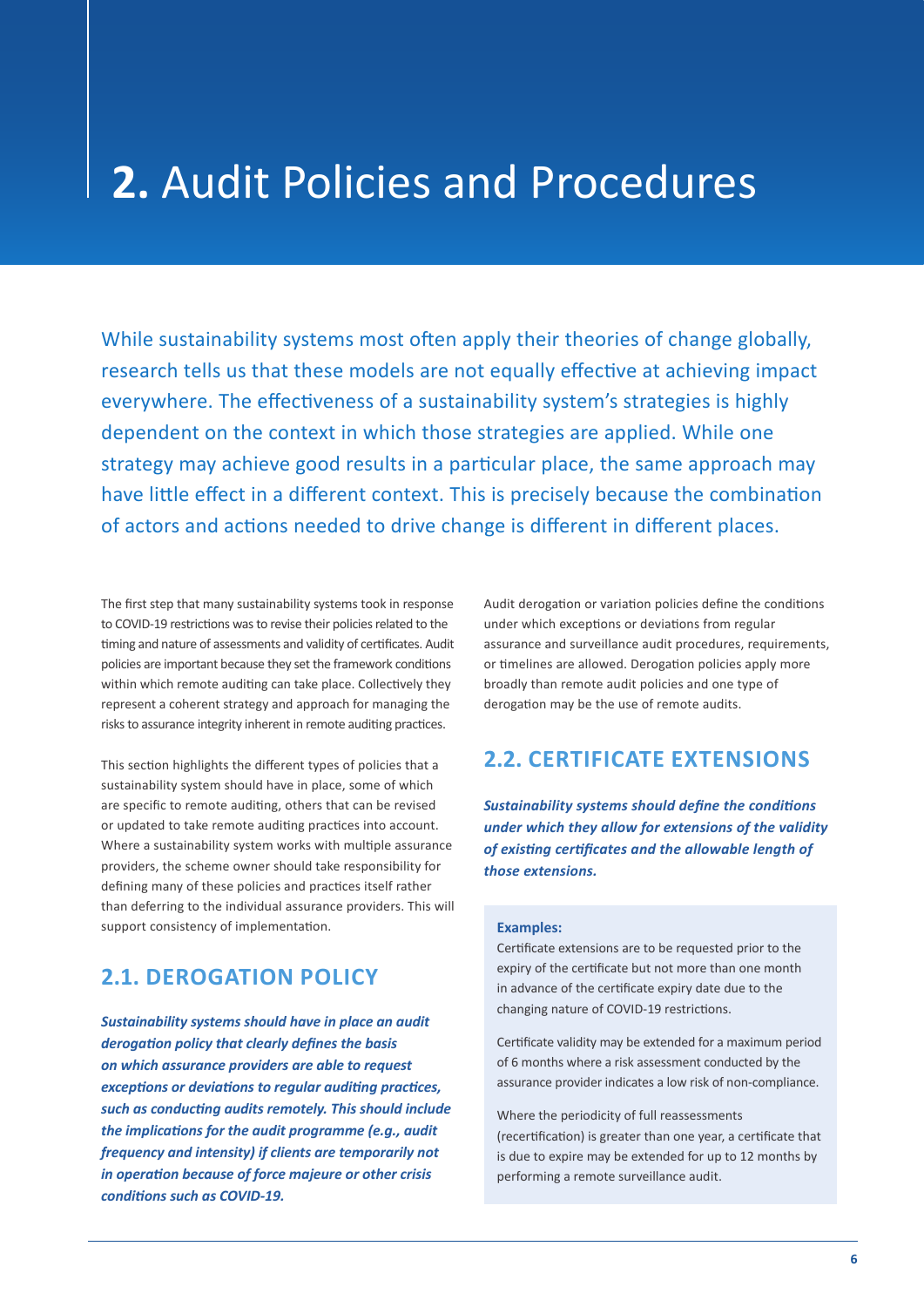## **2.3. REMOTE AUDIT POLICY**

*Sustainability systems should have a remote audit policy that documents the conditions under which remote auditing procedures and practices are applicable. This policy should include definitions for how terms specific to remote auditing are being applied by the sustainability system.*

Underlying this policy should be a consideration of the risks to the integrity of the assurance process and validity of the assessment results. Good data and a strong data management system will be critical to support an understanding of where the risks are of non-compliance and how effectively the remote assurance practices are identifying non-compliant performance based on those risks.

#### **Examples:**

**The ISO 9001 Auditing Practices Group** has developed a checklist on feasibility and risk analysis for remote audits (see Annex 1).

**GLOBALGAP** made it a requirement that the remote audit policy should only apply if there were official travel or gathering restrictions in the country or region where the inspection was to take place. For example, in the case that travel to or from regions was identified as high-risk by the national Ministry of Foreign Affairs or the World Health Organization. The scheme owner or assurance provider had to retain evidence of a region's emergency status to justify the use of this remote audit procedure.

## **2.4. REMOTE AUDIT FEASIBILITY ASSESSMENT**

*To accompany the remote audit policy, sustainability systems should have an assessment framework for determining the feasibility of conducting remote audits or hybrid audits (partial remote) in specific instances. The assessment framework should enable a tiered approach to assessing remote audit feasibility, first reviewing overall system applicability then guiding assurance providers in a risk assessment of the context in which the standard is to be applied and the individual situation of each enterprise.* 

These feasibility and risk assessments are defined in more detail in the following sub-clauses:

#### **2.4.1. Assessing system applicability**

*Sustainability systems should, at minimum, document whether each requirement in their standard can or cannot be credibly audited remotely. For each of the requirements that can be audited remotely, they should define the audit methodology and what evidence is to be provided. Sustainability systems should also assess the overall feasibility of remote auditing where there are inherent risks in their system such as for small enterprises, new clients, production audits vs chain of custody, etc.*

For each requirement in their standard, a sustainability system can identify what data was collected in an on-site audit and determine if there is a commensurate remote alternative means of gathering that data or gaining the same insight. Based on this analysis, sustainability systems can determine whether remote audits are feasible or not, or whether a hybrid approach is possible, combining some remote auditing with on-site auditing.

Where a hybrid approach is taken forward, the sustainability system can use the list of criteria that were not feasible to be audited remotely as a basis for the on-site audit.

#### **Example:**

**LEAF Marque** developed the Evidence for Remote Audits spreadsheet, identifying which types of information needed to be uploaded by businesses prior to a remote audit.

### **2.4.2. Assessing contextual and enterprise risk**

*Sustainability systems should require assurance providers to conduct risk assessments of contextual and enterprise-specific risks to determine whether individual enterprises qualify for one or more types of remote audit. This should also include consideration of any force majeure situations which may put the health or safety of the auditor or audit team at risk. Sustainability systems should define the risk assessment process, including data points to be included in the assessment, classification of risk levels, and implications of each risk level for the feasibility of remote audits.*

Contextual risk factors refer to the broader context in which an enterprise operates such as the legal, political, cultural, and environmental context. Section 2.2 of the **ISEAL [Guide](https://www.isealalliance.org/sites/default/files/resource/2021-01/ISEAL%20Guide%20on%20Using%20Technology%20and%20Data%20in%20Remote%20Audits_2021_0.pdf) on** Using [Technology](https://www.isealalliance.org/sites/default/files/resource/2021-01/ISEAL%20Guide%20on%20Using%20Technology%20and%20Data%20in%20Remote%20Audits_2021_0.pdf) and Data in Remote Audits includes a list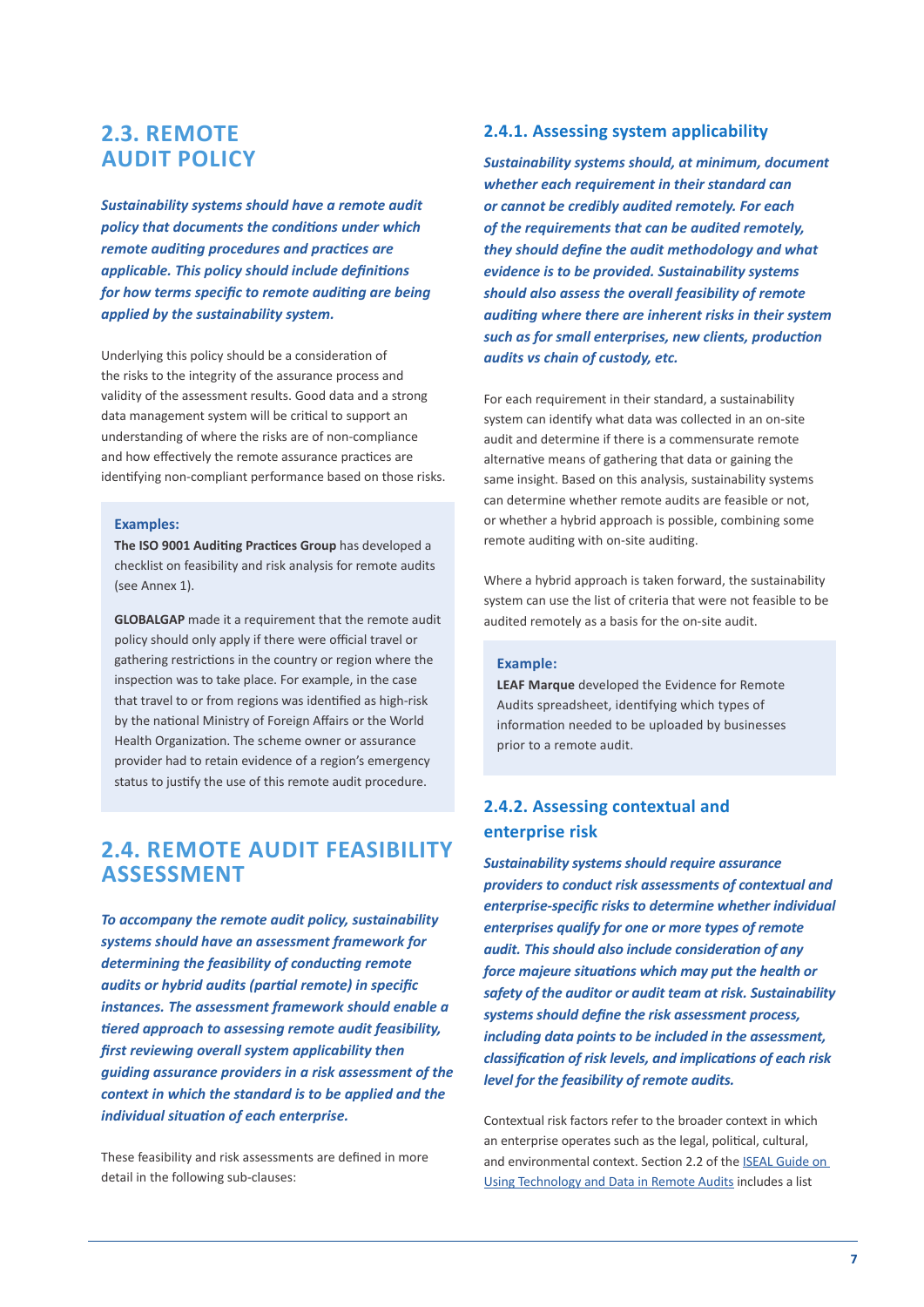of the types of information that can inform a risk assessment:

- $\blacksquare$  Country/region/product-specific risks
- $\blacksquare$  Number and severity of prior non-conformities, particularly the most critical social, environmental and economic requirements
- $\blacksquare$  Complexity of operations or supply chains
- $\blacksquare$  Numbers of sites, workers or subcontractors
- $\blacksquare$  Known changes to structure, scope or operations
- $\blacksquare$  Stakeholder feedback
- $\blacksquare$  Allegations/complaints and known issues in the public domain (NGO reports, media articles)

#### **Examples:**

The **Aluminium Stewardship Initiative (ASI)** allowed auditors to determine whether a remote audit was feasible by using a Maturity Rating assessment. The auditor could assign a Maturity Rating (low to high rating) for 'systems' and 'risks', although it could not be used to assess 'performance' until the on-site audit had been completed. This rating system engaged auditors in the remote auditing decision-making process and could help inform their decisions for different types of audits.

**FSC** annual audits could be conducted as a remote desktop review in situations where the certificate holder did not exhibit any of the following criteria:

- $\blacksquare$  has open major or critical non-compliances that cannot be verified without a site visit
- $\blacksquare$  have high volume of active negative media attention or stakeholder feedback
- $\blacksquare$  has a history of poor performance. For example, suspended more than once, history of recurring major non-compliances related to field-based implementation
- $\blacksquare$  is involved in a credible, active stakeholder complaint, dispute or external investigation
- $\blacksquare$  is subcontracting / outsourcing certified activities in response to the coronavirus outbreak.

In all cases, minor non-compliances that required additional on-site verification were not closed during fully remote audits and were allowed to extend their deadline by 12 months.

**GSTC** required assurance providers to use a risk-based approach to determine the feasibility of a hybrid audit. They also provided the requirements to be evaluated remotely and on-site. The timeline for conducting remote and on-site audits was based on the risk-based approach used and the feasibility of assembling an audit team, as well as the travel restrictions in the client's country of operation.

**DNV** has developed a set of comprehensive Risk Assessment Criteria to assess the feasibility for remote audits, combining a review of enterprise-specific and contextual risks. An example of the factors informing a DNV risk assessment to qualify eligibility is included in Annex 1.

For Sedex's Virtual [Assessment,](https://www.sedex.com/wp-content/uploads/2020/10/Sedex_Virtual_Assessment_Briefing_Suppliers_PDF.pdf) they use 'essential parameters' such as technology, client commitment, site history, and operational aspects as prerequisites to inform whether a remote audit is possible.

## **2.5. INITIAL CERTIFICATION AUDITS**

*Sustainability systems should consider whether and under what conditions they will allow for remote initial audits of new clients. Where remote initial audits are allowed, the sustainability system should consider any restrictions on the nature of the assessment (e.g. partial assessment) and of the resulting assurance status of the client (e.g. conditional certification).*

#### **Example:**

**Fair Trade USA** offered the option to accept new client applications and postpone the initial audit. They also enabled some components of the audit to be conducted remotely with a desktop review, whilst delaying the certification decision until an on-site audit was possible. Initial certifications were not granted until an onsite audit (either a full on-site audit or a hybrid audit including an on-site component) was completed.

### **2.6. SURVEILLANCE AUDITS**

*Sustainability systems should define the conditions under which remote surveillance audits (or follow-up audits) are to be conducted, including whether an audit derogation request by the assurance provider is required. The conditions should define any limitations on what can be audited or changes in the frequency or intensity of the audit process as a result of it being conducted remotely.*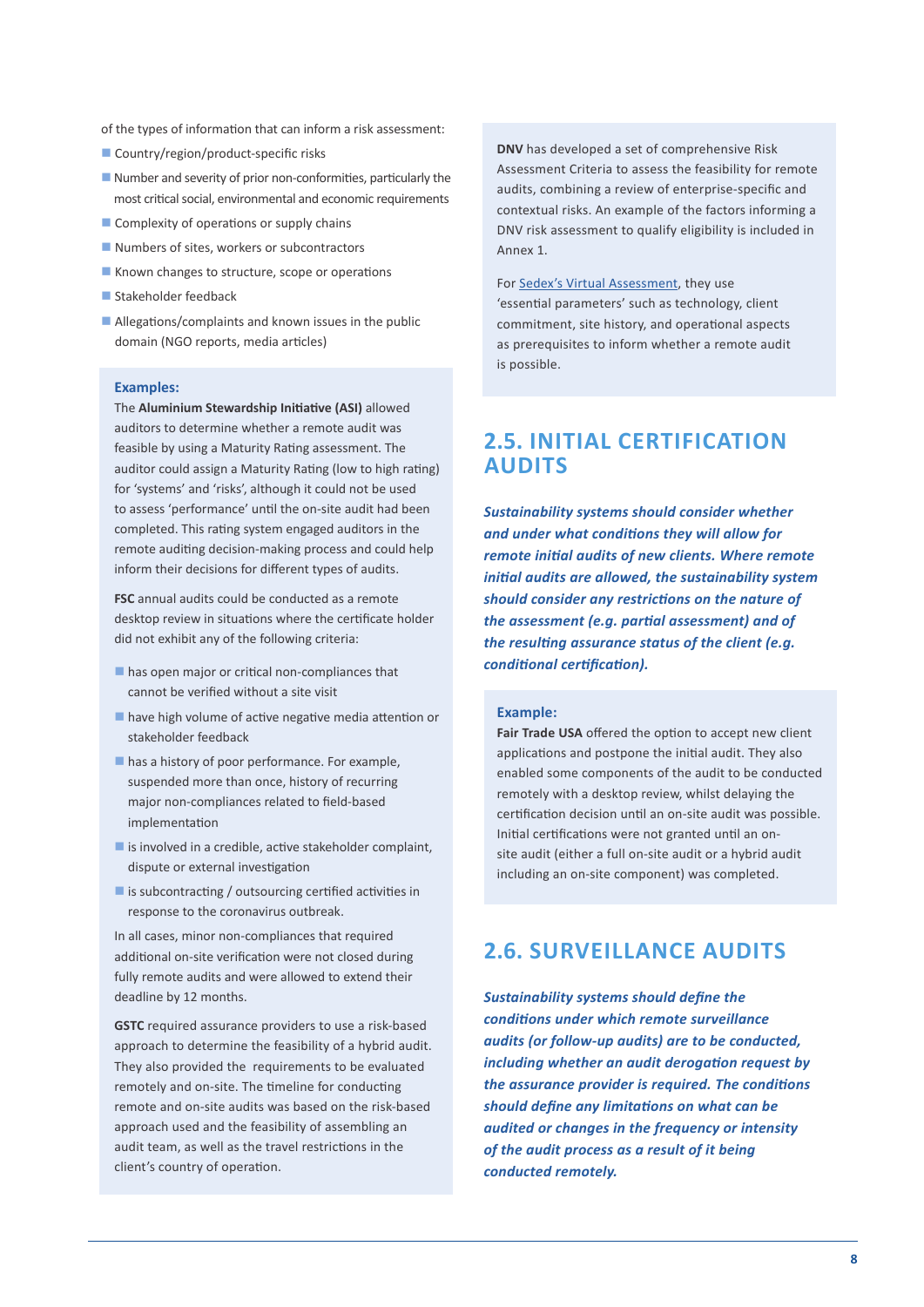#### **Examples:**

**FSC** surveillance audits may be conducted as a remote desktop audit if an assessment concludes that the scale, intensity and risk of an enterprise's activities can be credibly conducted in this way.

**RSPO** requires that remote audits are conducted every 3 months, resulting in a 3 month certificate extension. When an on-site audit is once again feasible, the sample size of sites visited is increased by 50% from the previous on-site audit.

**SAAS** indicates that, assuming other criteria are met, clients on a semi-annual surveillance programme can have a one-off consecutive off-site surveillance audit. However, this is not allowed for clients on an annual programme.

## **2.7. FULL RECERTIFICATION AUDITS**

*Sustainability systems should determine if any additional restrictions need to be in place for full recertification audits beyond those in place for surveillance audits.* 

Additional steps can include risk analysis to qualify eligibility for remote, determination of any criteria that require onsite audit, and limited or conditional certification status.

#### **Examples:**

**ASI (Aluminium Stewardship Council)** auditors can recommend Provisional Certification on the basis of a desktop review where appropriate, with a Surveillance Audit scheduled at a later date to review the on-site component. However, even provisional certification can be put on hold where one or more of the following is identified:

- $\blacksquare$  There is an insufficient number or range of criteria that have been adequately assessed during the remote audit component;
- $\blacksquare$  There is a substantial number of high-risk or significantly material criteria that have not been assessed during the remote audit component;
- $\blacksquare$  The overall level of objective evidence obtained and reviewed remotely by the auditor is deemed insufficient to continue or progress to a Full Certification status;
- $\blacksquare$  Insufficient rigour has been applied to the auditing of one or more criteria of material significance to the Entity and its Certification Scope;
- $\blacksquare$  There is insufficient sampling of businesses and/or facilities for Certification Scopes that include multiple operations.

**FSC** assurance providers can conduct a risk assessment of each client according to the scenarios or factors provided by FSC. This risk assessment determines the feasibility of conducting a fully remote audit (low risk), a partially remote audit (medium risk), or if a mandatory on-site audit is required (high risk).

This is assessed at the level of a single site and not at the certificate level. For multi-site certificates, FSC requires that the risk assessment is conducted for each participating site (or for each site selected by sampling) during the evaluation audit. When a client falls into more than one risk category, the certification body adopts the precautionary approach and applies the audit type of the higher category.

## **2.8. HYBRID AUDITS**

*Where audits can only be partially conducted using remote methods, sustainability systems should consider a hybrid approach, combining a partial remote audit and a separate on-site audit. Sustainability systems should set limits for the time that can elapse between the remote and on-site elements of the audit (commonly 6 months) and for what happens should that time limit be reached without the possibility of an on-site audit.* 

Hybrid audits have the potential to be more reliable than remote audits or onsite audits separately as they enable a deeper dive into documented evidence that then allows for a more streamlined onsite audit that focuses on the high risk issues.

Technically, a remote audit that incorporates a site-based virtual walk-through with a local facilitator on-site (see section 3.3) could be considered a hybrid audit. However, it remains important for the sustainability system to determine if there are any parts of the audit that need to be conducted in-person by the auditor, beyond what can be achieved with a local facilitator.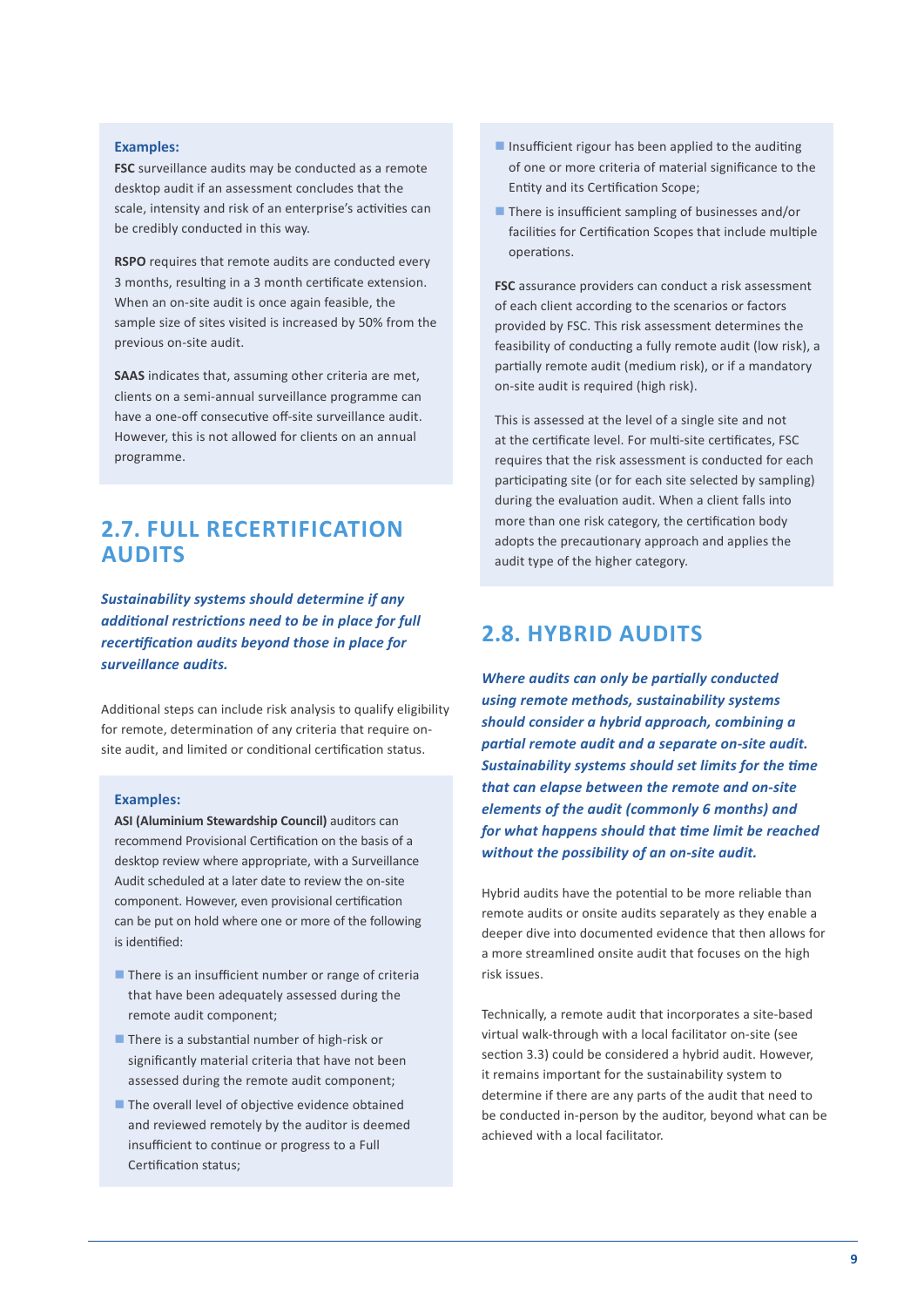#### **Example:**

**GSTC** allows assurance providers to conduct hybrid audits with two auditors: one performs the remote activities and the other performs the on-site activities. Both auditors need to comply with the GSTC Auditor Training qualifications. The lead auditor complies with all the GSTC Auditor qualification requirements.

## **2.9. AUDITOR TRAINING AND QUALIFICATIONS**

*Sustainability systems should define qualifications and training requirements for auditors and other assurance personnel (e.g., facilitators, interpreters, oversight personnel), along with competence assessment procedures, to ensure they have the necessary skills to deliver remote audits. This can extend to defining how auditor training can also be delivered remotely. Training content should at least include areas related to any changes in audit preparation, planning, and execution required for remote audits.*

*Sustainability systems should consider any flexibility or alternate procedures required in auditor qualification to account for remote audit restrictions, e.g., that new auditors can only be qualified through number of audit days or observing an on-site audit.*

Qualifying new auditors through their participation in remote audits could result in provisional qualification that is then affirmed by the auditor participating in an on-site audit as soon as feasible.

#### **Examples:**

**ASI (Aluminium Stewardship Council)** assurance providers are required to work with their auditors on calibrating technological and methodological good practices, and on evaluating the extent to which remote assessments are effective.

**ASC** remote audits can be witnessed by the lead auditor as part of the requirements to keep auditors' qualifications, but they cannot be considered for the sign-off of new auditors.

**FSC** Training Providers may replace classroom (inperson) training by remote trainings, based on the following specifications:

 $\blacksquare$  Travel restrictions are in place for any of the registered trainees or the trainer(s).

 $\blacksquare$  Trainings should offer similar opportunities as inperson trainings to conduct practical exercises and allow for interaction of trainer(s) and trainees (as far as technology allows).

## **2.10. REQUIREMENTS FOR ASSURANCE AND OVERSIGHT PROVIDERS**

*Sustainability systems should define any additional requirements expected of their assurance and oversight providers for remote auditing, such as required communications with the scheme owner or policies for how assurance and oversight providers can update their procedures.*

Some schemes issue broader responsibility to assurance providers, requiring them to have policies that address procedures for selecting the remote audit type, conducting remote audits, and/or adapting audit policies, etc.

#### **Examples:**

Where assurance providers assess the conditions for hybrid or fully remote audit eligibility and/or take part in audit eligibility decisions, they can do one or several of the following:

- $\blacksquare$  Seek permission or inform the scheme owner of hybrid audit or audit type chosen **(RA)**
- **n** Monitor and document the reasons why onsite audits are not possible, and any mitigation strategies related to client maintenance of certification status
- $\blacksquare$  Develop policies and/or procedures for remote audits **(AWS, FSC, FTUSA, GLOBALGAP, RSPO)**
- $\blacksquare$  Communicate the procedures and policies with clients and scheme owners about how remote audit types can be used **(FSC, FTUSA)**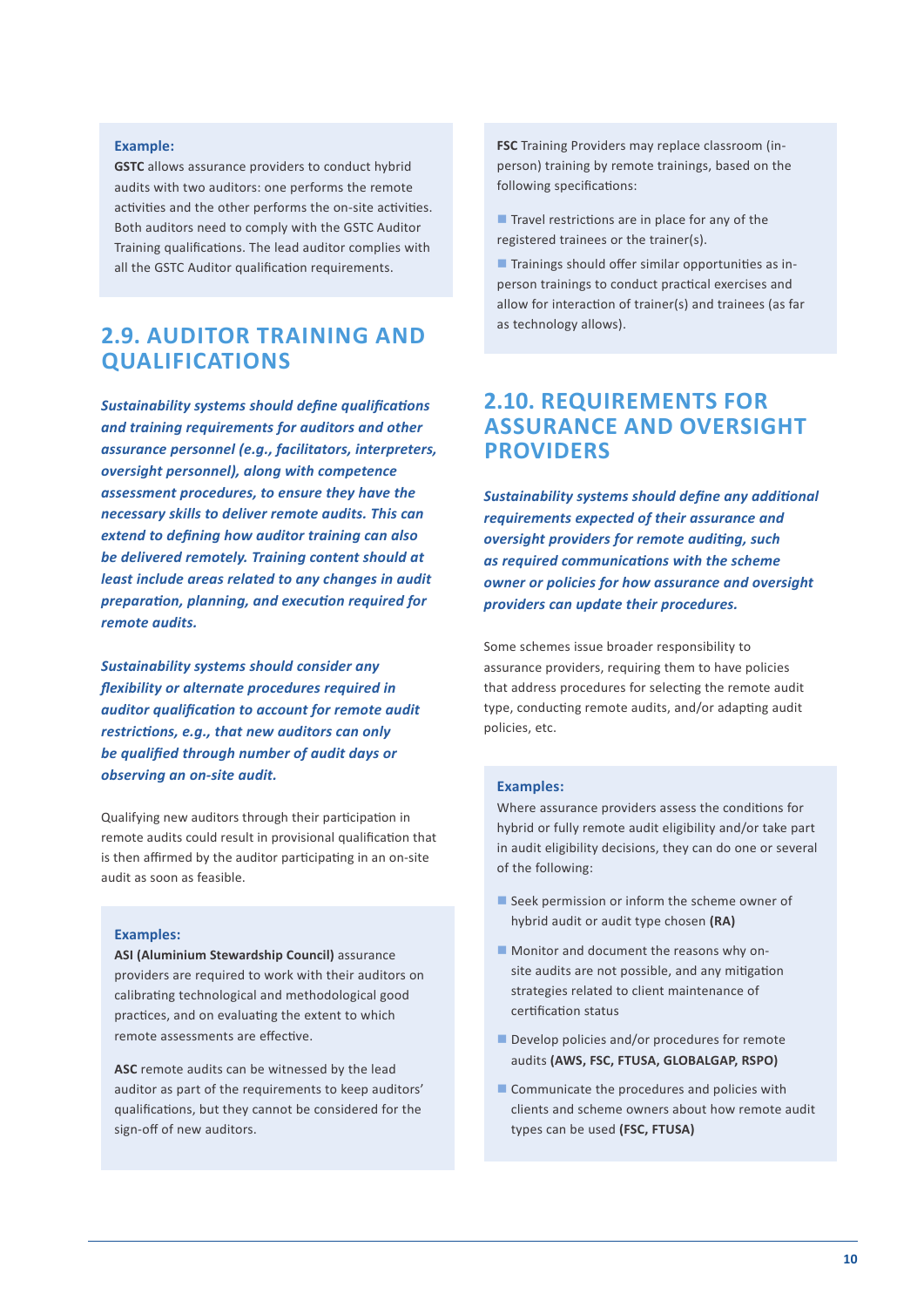- $\blacksquare$  Maintain lists of remotely audited operations and/ or which parts of the audit have been remotely assessed, and consider whether to make these publicly available **(MSC, RTRS)**
- $\blacksquare$  Train auditors (and local facilitators where in use) on remote audit processes and procedures **(ASC, ASI, FSC, GLOBALGAP, RSPO)**

## **2.11. SAFETY PRECONDITIONS FOR ON-SITE AUDITS**

*Sustainability systems should define the preconditions that need to be in place for onsite audits to take place or to resume. These preconditions are often based on a risk assessment or can take the form of a checklist. In addition, sustainability systems should define safety precautions for on-site audits to minimise risk.*

#### **Examples:**

**Preferred by Nature** has developed a COVID-19 Audit Best Practices checklist which is shared with clients at the proposal stage of the audit. Clients provide relevant information specific to the audit site(s) outlined in the checklist (for example, links to applicable local advisories, audit plan and travel, company safety policies/protocols). They also check whether a COVID-19 test needs to be taken, as well as the additional cost of this. The final checklist is shared with the lead auditor and client, who agree on the safety measures prior to the audit. During the opening meeting, the lead auditor reviews the COVID-19 audit checklist and ensures all audit participants agree upon health and safety measures. Auditors keep records and contact details of all participants and stakeholders they interacted with during the audit.

**SAAS** requires that assurance providers conduct an operational risk assessment to identify all certification risks resulting from a decision to return to on-site audits in a place, including:

 $\blacksquare$  Infection risks for assurance provider personnel, client personnel, and other personnel with whom an assurance provider representative may come into contact (such as drivers, translators, etc.);

 $\blacksquare$  Auditors' competence in identifying and evaluating client's COVID-19 issues.

The outcome of the risk assessment specifies shortterm, medium-term and long-term controls/actions (including any training and familiarization) needed to mitigate residual risks for the scope(s) of activity by country or region. Assurance providers are required to repeat the operational risk assessment periodically, as needed, to further identify, evaluate and mitigate risks associated with changing circumstances.

**Fair Trade USA** assurance providers are required to implement heightened safety precautions when returning to on-site audits. In addition to any specific guidance provided by each programme, at a minimum this includes the following:

a) All legal permissions/permits required to travel and conduct onsite activities are obtained;

b) Any applicable quarantine requirements are fulfilled;

c) Time spent onsite is minimized to focus on the parts of the audit that require onsite verification;

d) Logistics onsite are arranged to minimize risks, including observing social distancing, use of personal protective equipment (PPE), and minimizing time spent indoors, as well as any protocols required by the specific facility or site.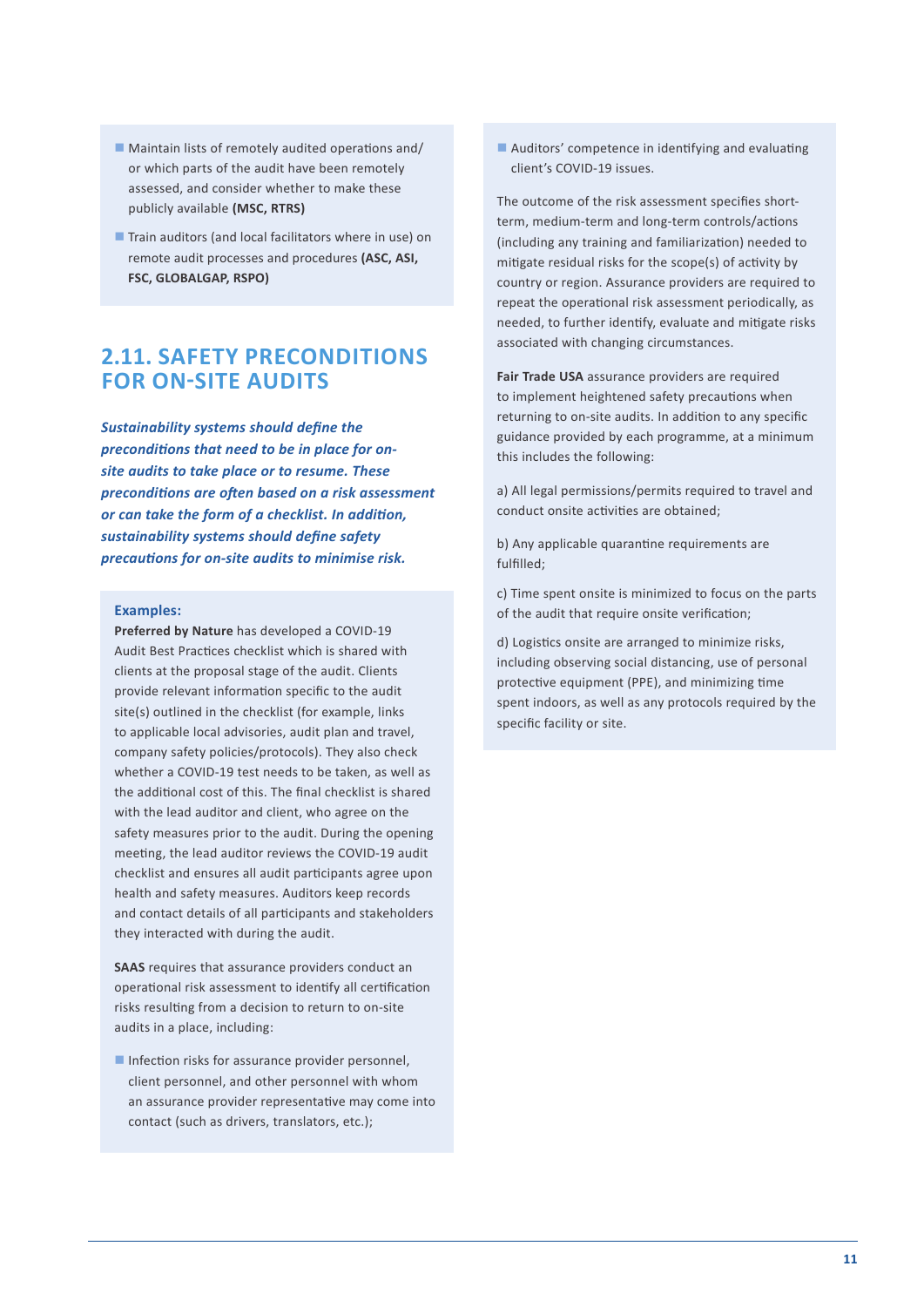## **3.** Audit Implementation

Where audits have relied traditionally on on-site assessments of performance, the remote audit turns this approach on its head. Every aspect of the audit process is likely to be affected. This section walks through the steps in the audit process and how these should be adapted for remote auditing.

## **3.1. PRE-AUDIT PLANNING**

#### *Sustainability systems should define the steps that need to be taken both by the assurance provider and by the client in preparation for a remote audit.*

Remote audits require greater planning and coordination. Auditors and other audit personnel need to flexible and adaptable and get familiar with the communications technology (ICT) that will be used in specific remote audits.

A pre-assessment of the possibility to access data and information is fundamental to accepting a remote audit. This can imply assessment of the different sources of data and possible constraints for full access to them (regulatory aspects such as privacy laws, possibility to remotely access the data and information in a secure way, reliability of data and information provided by the auditee and not selected directly by the auditor (risk of manipulation), etc.)

Client preparations should also include an initial call to test connections and other technical and operational aspects, including initiating evidence collection. This will enable the audit team to plan the audit considering possible constraints and operational aspects.

#### **Examples:**

**FSC** requires that assurance providers and certificate holders:

 $\blacksquare$  have the technical and operational capacity to conduct audits remotely, and

- $\blacksquare$  agree on a secure and confidential data transmission, and
- $\blacksquare$  ensure the availability of key staff.

**ASI (Assurance Services International)** sets out some general considerations that should be taken into account when planning a remote audit, including that:

- $\blacksquare$  a longer preparation time will be needed;
- $\blacksquare$  assessors need to be flexible and adaptable;
- $\blacksquare$  there is a greater risk for misunderstanding through the use of virtual communications tools;
- $\blacksquare$  concentration may be affected and can impact audit duration and need for breaks; and
- $\blacksquare$  there is need for a contingency plan should technology fail.

Guidance from **[ISO 9001 Auditing Practices Group](https://committee.iso.org/home/tc176/iso-9001-auditing-practices-group.html )**suggests planning steps specific to remote audits can include:

- $\blacksquare$  assess and document feasibility and risks with the auditee;
- $\blacksquare$  determine the different ICT used and how they will be used;
- $\blacksquare$  define the agenda, accommodating dispositions different from an on-site audit (e.g. better definition of tasks by different team members);
- $\blacksquare$  have the organization identify the people to be audited and ensure their availability at defined times;
- $\blacksquare$  test the use of ICT before the audit to confirm there is a stable connection and people know how to use the technology.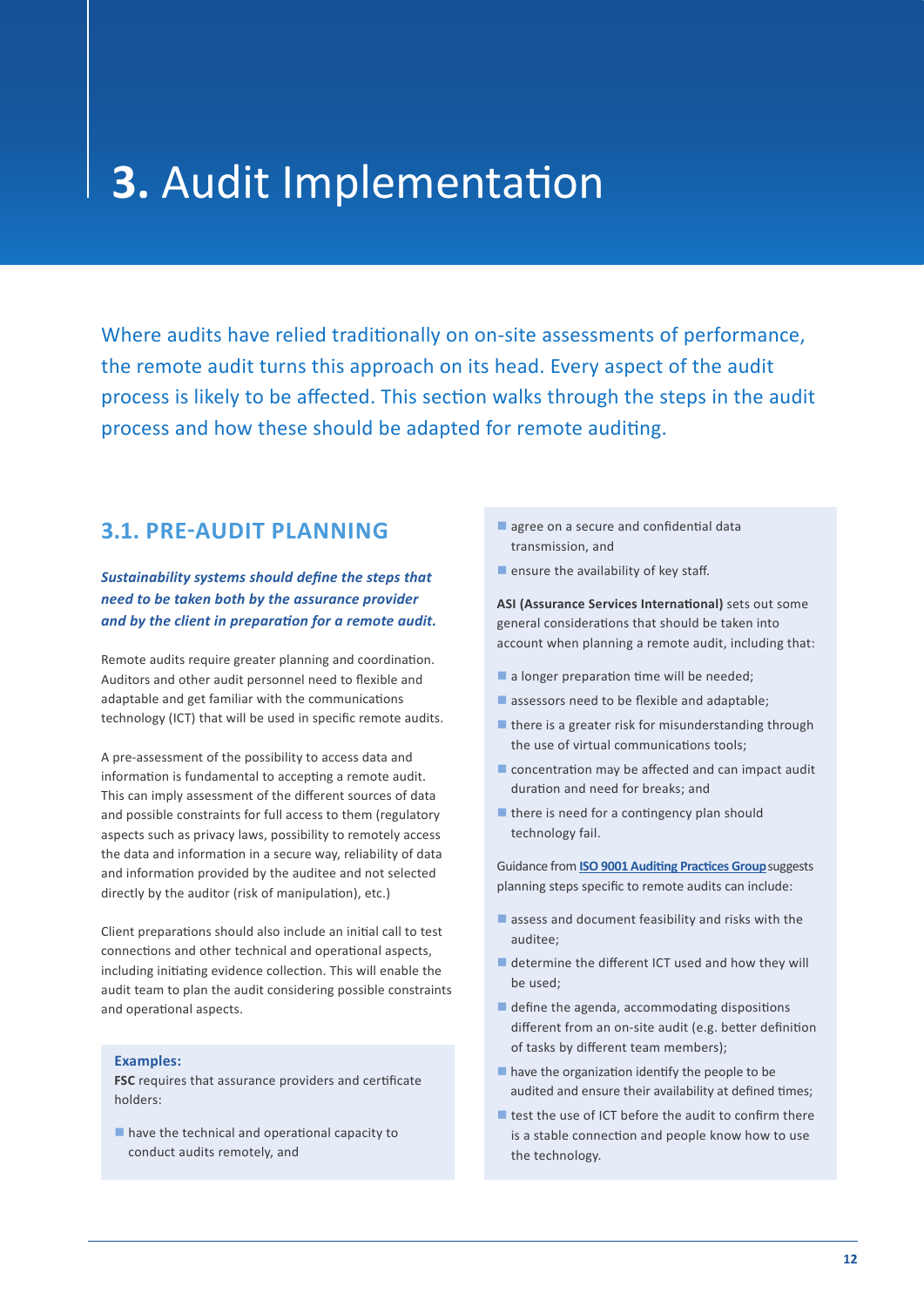## **3.2. SHARING DOCUMENTATION**

*Sustainability systems should define a list of documents and information to be provided by the assurance provider to clients in advance of a remote audit and a list of the types of documents, records, data and other information to be provided in advance by the client to the assurance provider.*

One objective of advance data collection is for auditors to compile from different data sources as much information as possible that they would otherwise have accessed through an interview or on-site inspection.

#### **Examples:**

**DNV** requires that all parties agree to the terms and conditions of the remote audit since the remote audit implies sharing of information that could be sensitive, commercially or for regulatory purposes.

**BCI** requires the following information to be sent to clients prior to the remote audit: a list of the planned activities, documents and records that will be requested, a secure document storage software (Dropbox or equivalent), a Remote Audit Process document, a request that field facilitators are notified of the remote audit, a request for the names of field facilitators, and a request to confirm appropriate platforms for communication.

**Rainforest Alliance** requires the following information is provided to the client: list of documents to be provided by the client in advance of the audit, sampling methods, date by which information is needed (at least 5 days before audit date), and sites to be audited for groups or chain of custody multi-site operations.

**ASI (Assurance Services International)** requires assurance providers to fill in a form in advance of the remote assessment that facilitates planning and execution of the assessment and includes information such as time zone, whether the assessment should be split over a number of days, conference technology platform used, whether documents and records are all available in digital form, and the arrangement for a date for a test call.

## **3.3. FACILITATORS**

*Sustainability systems should consider whether to use on-site facilitators to support technical review of standard requirements. Where facilitators are used, the sustainability system should establish clear procedures for how facilitators support the audit team, including roles and responsibilities.*

Facilitators are individuals who are not qualified as auditors in the sustainability system or for a particular scope of the sustainability system (but may have other auditing qualifications) and who act as the eyes and ears for the remote auditor or team. The facilitator does not take the lead in any audit functions but responds to the direction of the auditor or team. Additional guidance on the use of local facilitators can be found in section 4.2 of the ISEAL guide on [Using](https://www.isealalliance.org/get-involved/resources/iseal-guidance-using-technology-and-data-enable-and-enhance-remote-audits) [technology](https://www.isealalliance.org/get-involved/resources/iseal-guidance-using-technology-and-data-enable-and-enhance-remote-audits) and Data to enable and enhance remote [audits.](https://www.isealalliance.org/get-involved/resources/iseal-guidance-using-technology-and-data-enable-and-enhance-remote-audits) As a future practice, well-planned facilitator involvement may also help reduce overall audit costs compared to traditional on-site audits.

#### **Examples:**

**ASC** requires facilitators to only follow live instructions from the auditor and clearly define that they cannot replace the auditor's role in conducting evaluations or reaching compliance conclusions. When using a facilitator, the communication with the remote auditor needs to be synchronic (as opposed to asynchronous) at least during 80% of the audit time.

Facilitators in the **RSPO** system are either the CB's employee or contractor but are not qualified as an RSPO auditor or lead auditor. RSPO sets the following requirements for use of facilitators:

- $\blacksquare$  The number of CB Audit Facilitators required for the audit needs to be appropriate for the number of auditors in the audit team.
- $\blacksquare$  The audit person days of the Audit Facilitator is not accounted as audit person days of the CB's audit team.
- $\blacksquare$  The Audit Facilitator does not at any point replace or take over the role of the CB's audit team, even in the case of a technology problem.
- $\blacksquare$  The Audit Facilitator does not participate in writing the CB audit report and/or the CB audit findings.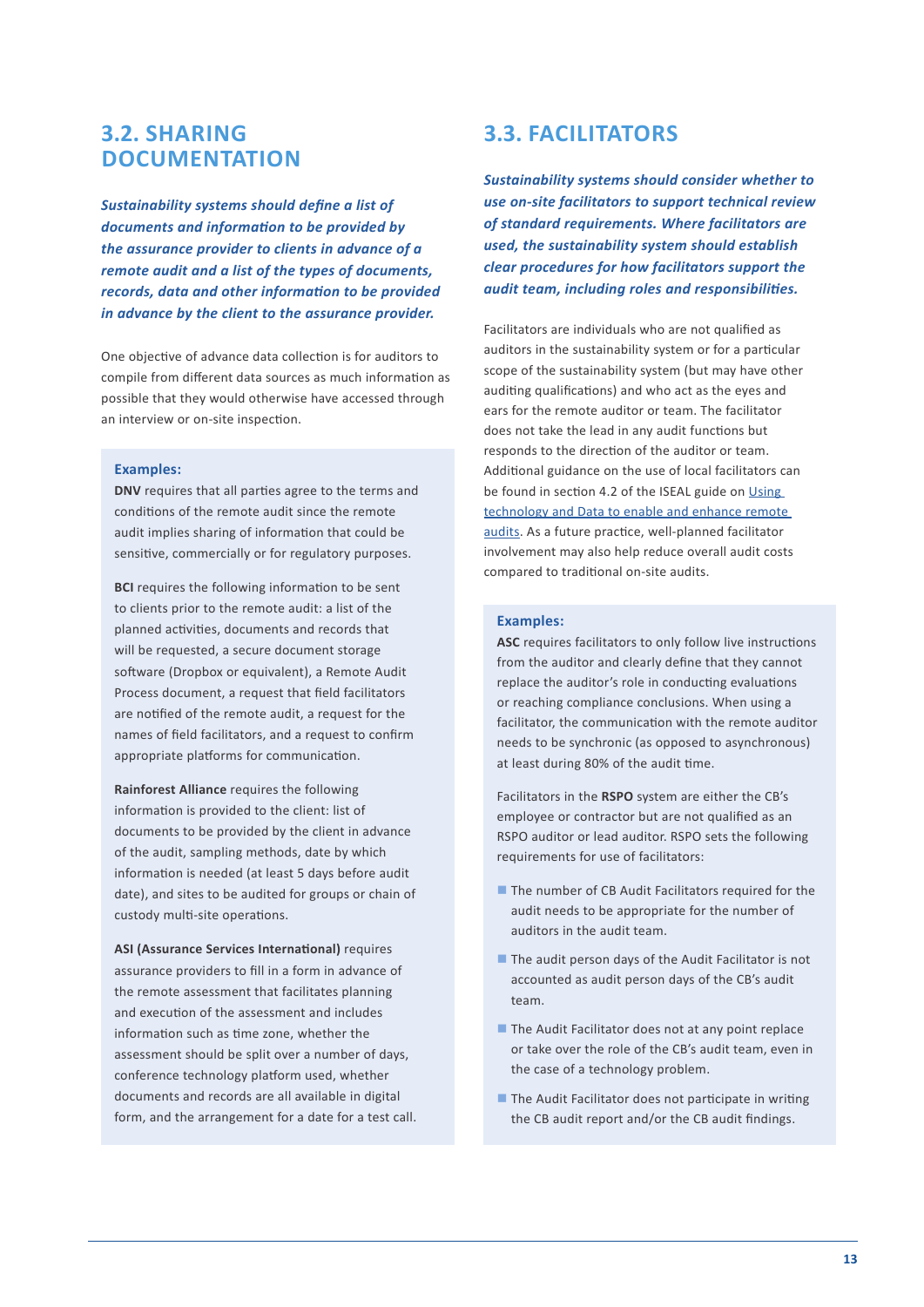## **3.4 INTERPRETERS**

#### *Sustainability systems should define any additional training needs and responsibilities that interpreters will have in a remote audit.*

Additional training needs can include management of confidentiality and any additional roles and responsibilities, such as facilitating conversations through ICT. Some conference tools have developed closed caption or language interpretation features which can be enabled in advance of the remote audit to facilitate remote interpretation.

#### **Example:**

**IOAS** suggests that if the interpreter is on-site, ideally they can also function as the camera operator, with an earphone to be able to relay the conversation between assessor and client without disturbing the inspection.

## **3.5. GATHERING INFORMATION FROM WORKERS**

*Sustainability systems should, at minimum, define in a policy the steps to ensure the integrity and confidentiality of information gathered from workers and vulnerable individuals, e.g. through interviews or worker voice tools, and to avoid compromising the safety of interviewees.*

When gathering information from workers, the critical question informing the policy is whether this new methodology is going to do any harm to these workers. The policy can include protocols for anonymity, confidentiality, and privacy, but also a way to connect with individual workers, e.g., unique identification numbers, to enable follow-up if any significant rights issues are raised or discovered. Sustainability systems need to consider anonymity vs the ability to triangulate information to identify and assist workers effectively as a follow up to the information shared. Sustainability systems can explore the possibility to access and store (even temporarily) some data relevant to the enquiry to enable a potential follow-up. However, this must not compromise worker safety.

The policy can also include how workers are compensated for work time and steps to be taken to avoid retaliation.

Sustainability systems can consider whether workers should be given a phone number or WhatsApp to reach out to the auditor if retaliated against.

The interview or data collection process and steps taken by the auditor and assurance provider to minimise risks to the workers should be communicated to the workers in a very clear way to enable them to make informed decisions about participating in the audit process.

Additional information on conducting worker interviews is contained in section 4.3 of the ISEAL guide on [Using](https://www.isealalliance.org/get-involved/resources/iseal-guidance-using-technology-and-data-enable-and-enhance-remote-audits) [technology](https://www.isealalliance.org/get-involved/resources/iseal-guidance-using-technology-and-data-enable-and-enhance-remote-audits) and Data to enable and enhance remote audits.

#### **Example:**

**Goodweave** puts the following steps in place when carrying out remote worker interviews:

- $\blacksquare$  Enumerators read an informed consent script that describes the research project, voluntary nature of participation, and data confidentiality protocols.
- $\blacksquare$  Respondents are not interviewed if they did not provide consent.
- $\blacksquare$  Enumerators are trained to speak conversationally and record personal stories or quotes that convey the respondents' experiences.
- $\blacksquare$  Interviews are anonymized.
- $\blacksquare$  Enumerators do not record or request any personally identifying information.
- $\blacksquare$  Completed questionnaires and the database are kept on a secure server accessible to only two staff.
- All paper files and notes are destroyed.

The following is a list of other good practices distilled from a range of sustainability systems:

- $\blacksquare$  During assurance provider interviews, the local facilitator shall ensure that the client's representatives do not interfere, that the interviews can be performed in confidence, and that the workers' anonymity is maintained. **(RSPO)**
- $\blacksquare$  The technology and tools shall allow auditors to confirm interviewee identity. The client may not record the interview themselves. **(ASC)**
- $\blacksquare$  It is important to use video to see facial expression and body language and ensure interviews can be conducted in confidence. **(Preferred by Nature)**
- $\blacksquare$  As much as possible, the assessor should aim to use video while conducting remote interviews. **(BCI)**
- $\blacksquare$  Ensure capture of the time and geo-reference the interview location in the report. **(GLOBALGAP)**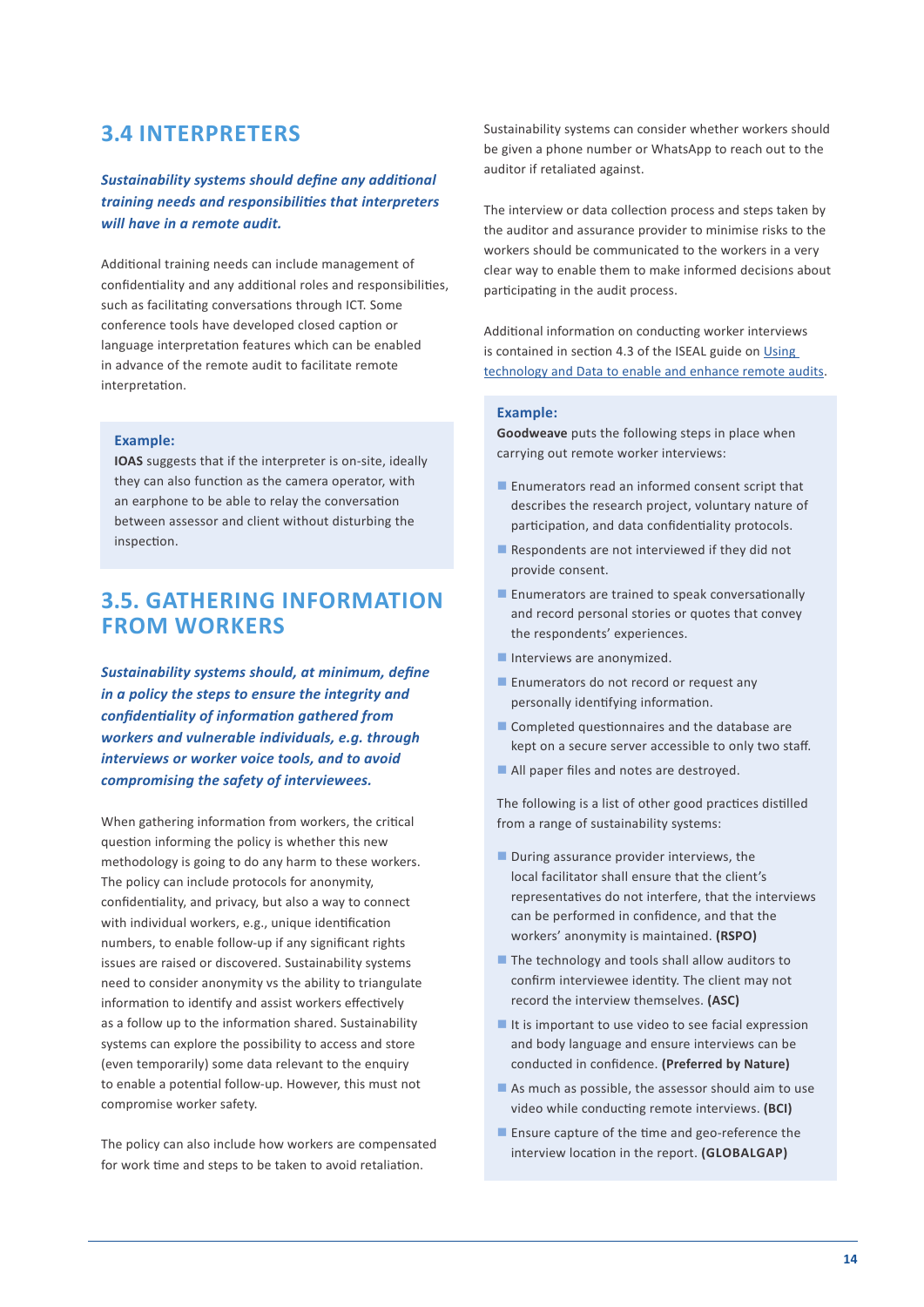## **3.6. AUDIT DURATION AND COST**

*Sustainability systems should recognise that the distribution of time spent on remote audit activities will differ from in-person audits, with more time on audit planning and potentially longer duration overall for the remote audit. Sustainability systems should assess whether remote audit activities will result in increased fees and factor this into decision-making around whether a remote audit approach is feasible.* 

Although the balance of planning time to audit time will vary by audit type and context, it is typical that remote audit preparation activities can take up to 30% of total audit time. The key is to allocate the audit effort (hours) differently, focusing more on the preparatory steps, enabling more focused interaction with the client. If a remote audit requires much more time than a traditional audit, this should be considered in initial risk assessments on the feasibility of a remote auditing approach.

Given the increased flexibility of remote audits for when activities are conducted, this could open up future possibilities of moving to more of a continual audit model with small audits on specific topics throughout the year.

Where a sustainability system is transitioning to a remote auditing approach, they should recognise that there are additional time and cost considerations for the system and its assurance providers to make this transition such as for development of new policies and training of personnel. Consideration should be given to how these transition costs are internalised.

#### **Examples:**

**IOAS** allow remote assessments of CB offices or CB inspections to be charged without travel time and costs. In all cases however, 0.5 day is charged to allow for preparation and 1 day is charged for reporting.

**ASI (Assurance Services International)** suggests there could be variation in the timeframe to conduct the assessment and fragmentation of activities spread over the course of a longer period of time (e.g. 4hr/day for 3 days).

## **3.7. AUDIT DECISION-MAKING**

*Sustainability systems should define the types of decisions on compliance that can be taken as a result of a remote audit and the implications of such decisions on certification status.*

The types of decisions can include certificate extensions, provisional certification, or partial certification, among other options.

#### **Examples**:

**Rainforest Alliance** allows for the following forms of decision:

1) Issue no certification decision until an on-site audit has been completed;

2) Issue a positive certification decision based on the results of the remote audit alone; 3) Issue a positive certification decision with a limitation on volume sold as certified until the on-site assessment is conducted.

**SCS Sustainably Grown** allowed a 1 year certificate validity for virtual audits rather than for 3 years. They included a clause to state that once an on-site audit had taken place, it would then be possible to revert to the 3 year certificate validity cycle.

### **3.8. AUDIT REPORTING**

*Sustainability systems should consider how the audit report format needs to change for remote audits and what additional information is required to be included.*

As the nature and format of data and information collected through the remote audit is likely to be quite different from the traditional audit process, consideration should be given to how additional information will be captured and reported, and any implications for data privacy and confidentiality (see section 4.4). This can also include consideration of internal assurance provider records such as how client operations have been impacted by COVID-19.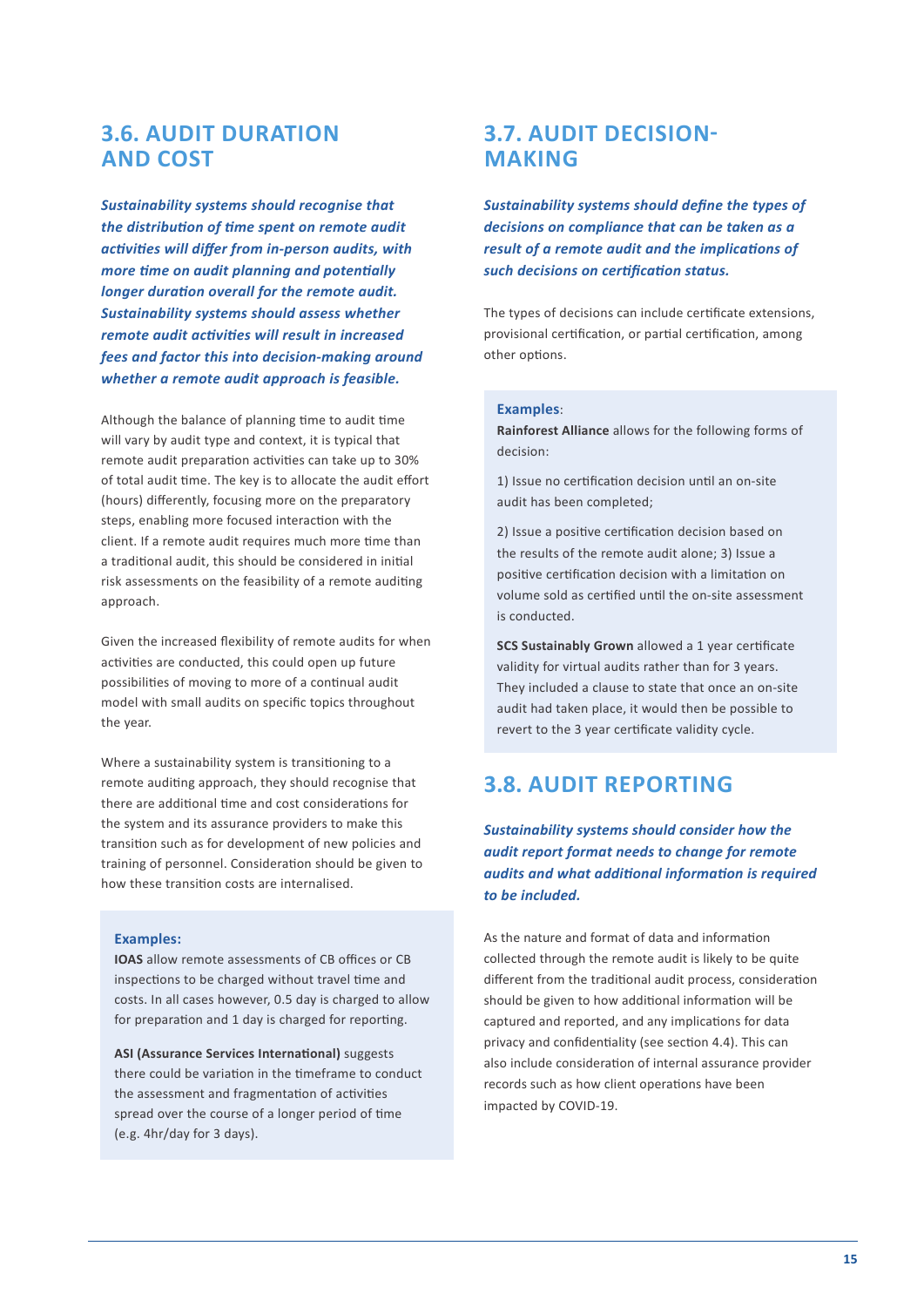#### **Examples:**

**ASI (Aluminium Stewardship Council)** included a new 'Unable to Rate' option in its report to give auditors the opportunity to note interim findings and temporarily postpone a final conclusion on conformance, until the full assessment could be completed in a subsequent on-site audit.

**ASC** requires assurance providers to record information in the audit report on whether the audit had been carried out or assisted remotely, which methodologies and tools were used to collect evidence during the remote audit, and which standard indicators were not evaluated.

## **3.9. OVERSIGHT REQUIREMENTS FOR REMOTE AUDITING**

*Sustainability systems should define oversight requirements for remote witness assessment of assurance providers. The oversight should include at least remote assessment of the assurance providers' management systems (proxy for office audit) and remote witnessing of the assurance provider auditing clients.*

*Oversight bodies should also approve assurance providers for extending their scope to conduct remote audits and should assess how well assurance providers are implementing scheme owner remote auditing policies or derogations.*

Changes to oversight mechanisms can include adapting procedures or assessment checklists to include any additional checkpoints that need to be covered such as assessment of assurance provider remote auditing procedures, risk assessments, and any processes for force majeure or crisis conditions that impede on-site auditing approaches.

Remote witness assessments can be of a remote assurance audit or an on-site assurance audit (where the assurance provider has local auditors able to conduct the audit onsite). For remote witnessing of an on-site audit, it is helpful for the oversight body to have an on-site facilitator as they are otherwise dependent on the assurance provider to tell them what is happening.

Since assurance provider auditors are also conducting offsite evaluation of records, documentation, data, etc. it is important for the oversight body to conduct an interview with the assurance provider auditor at the end of the audit to ensure that the oversight assessment covers all the elements of the remote audit.

#### **Example:**

**ASI (Assurance Services International)** joined the phone calls or online conferences between the assurance provider and client, such as the opening and closing meetings and interviews with the client's personnel. They also evaluated the assurance provider's document review after it had been completed during a remote audit, as well as other audit-related documentation.

**ASI** evaluated their assurance providers on how prepared they were to implement derogations issued by sustainability systems, to ensure that the assurance providers had adjusted their services.

## **3.10. PUBLICLY AVAILABLE INFORMATION**

*Sustainability systems should require that publicly available information about an audit includes at least information about how the audit was carried out (e.g. on-site, remote, or hybrid). Sustainability systems should make remote auditing policies and procedures publicly available to enable stakeholders to understand what approaches are being taken, e.g., methodology of the audits including sampling, data collection, etc.*

#### **Example:**

**MSC** required assurance providers to document information on the restrictions or health risks that prevented on-site audits from happening. This information was included in the assessment announcement and the audit report.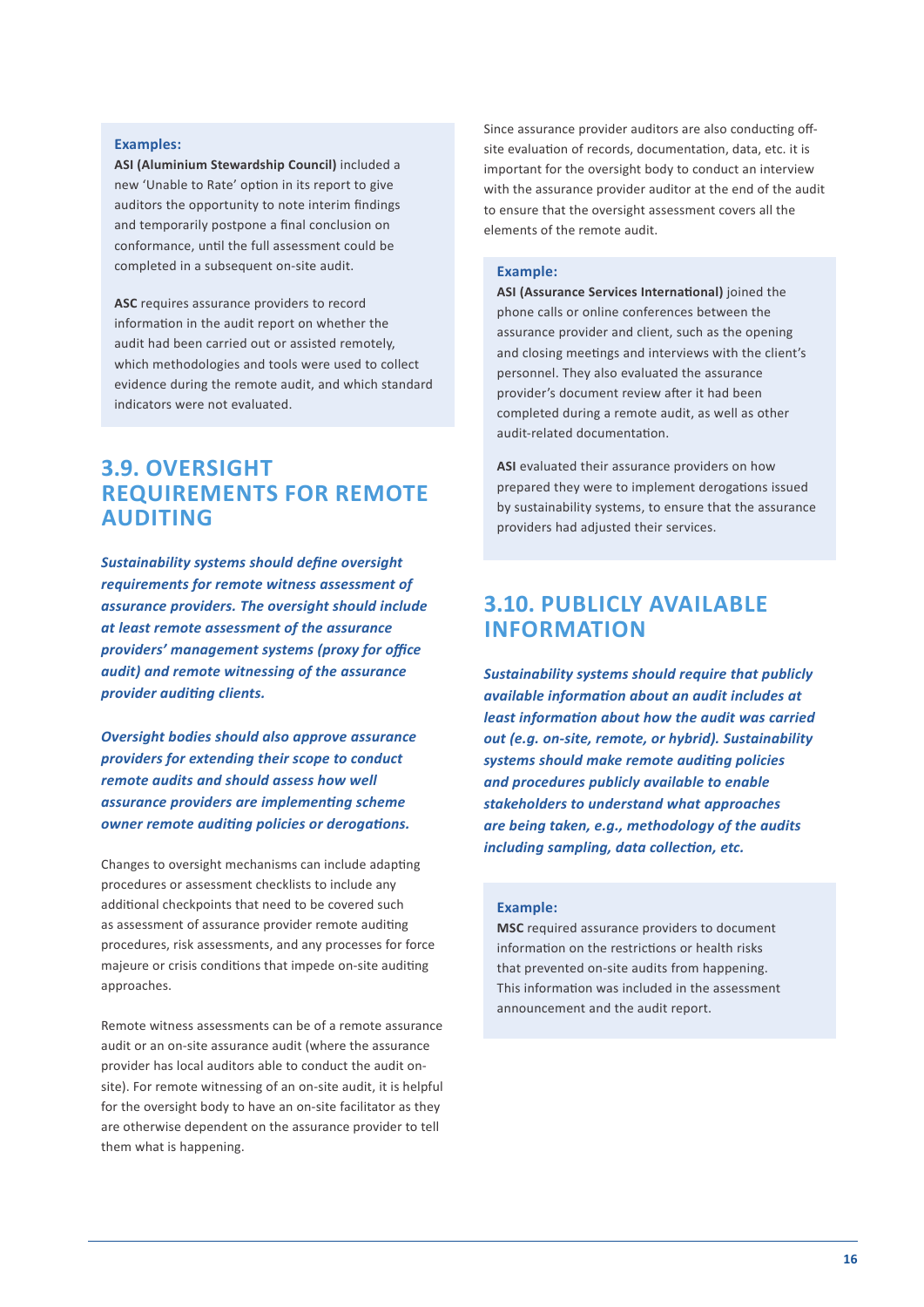## **4.** Data Management and Technology

Remote auditing practices have focused initially on how to manage for higher risks to the integrity of the audit process inherent in remote data gathering. However, it can be useful to approach remote auditing proactively as an opportunity to improve data gathering, management and analysis, and to strengthen the quality and integrity of the audit process as a result.

Parts of assurance and oversight can be complemented through remote data gathering and analysis, such as satellite image datasets, comparing numbers of farmers with production volumes, or product DNA tests. This section focuses on considerations for how to integrate data and technology effectively into the remote audit process. Further reading on this topic can be found in the complementary ISEAL guide on Using [technology](https://www.isealalliance.org/get-involved/resources/iseal-guidance-using-technology-and-data-enable-and-enhance-remote-audits) and Data to enable and [enhance](https://www.isealalliance.org/get-involved/resources/iseal-guidance-using-technology-and-data-enable-and-enhance-remote-audits) remote audits.

## **4.1. GOOD DATA MANAGEMENT PRACTICES**

*Sustainability systems that choose to integrate new sources of data into risk assessment and remote audits should ensure they have sufficiently robust data management practices and processes in place to support effective audit processes.*

Elements of good data management are described in the ISEAL [Assurance](https://www.isealalliance.org/sites/default/files/resource/2018-02/ISEAL_Assurance_Code_Version_2.0.pdf) Code v2, and more detailed resources on good data and information management are available on the ISEAL [Platform](https://platform.isealalliance.org/user/login?destination=/data-and-information-management).

## **4.2. SELECTING TECHNOLOGY FOR REMOTE AUDITS**

*Sustainability systems should evaluate which technologies to use for different aspects of the remote audit. They should ensure their assurance providers inform the clients and their audit personnel, confirming the client's understanding of how the chosen technologies will be used and their competence to do so.*

Considerations around data collection (consent), storage (personal data), and use (privacy, security) are critical issues that inform the choice of technology. Other factors that influence this choice include: up-front and running costs; the type, quality and relevance of data made available; and client accessibility and comfort in using the technology.

Any type of virtual interview will need to be supported by video conferencing software (Zoom, MS Teams, WeChat, etc.). Making the right choice of which video conferencing tool to use may depend less on assurance provider preferences and more on what works best for the client. This can depend on which platform they have access to, geographical context, bandwidth, and connectivity. There is a chance that cultural contexts and remoteness of location will also play a factor here and auditors should not assume that everyone will have the same comfort level being on camera.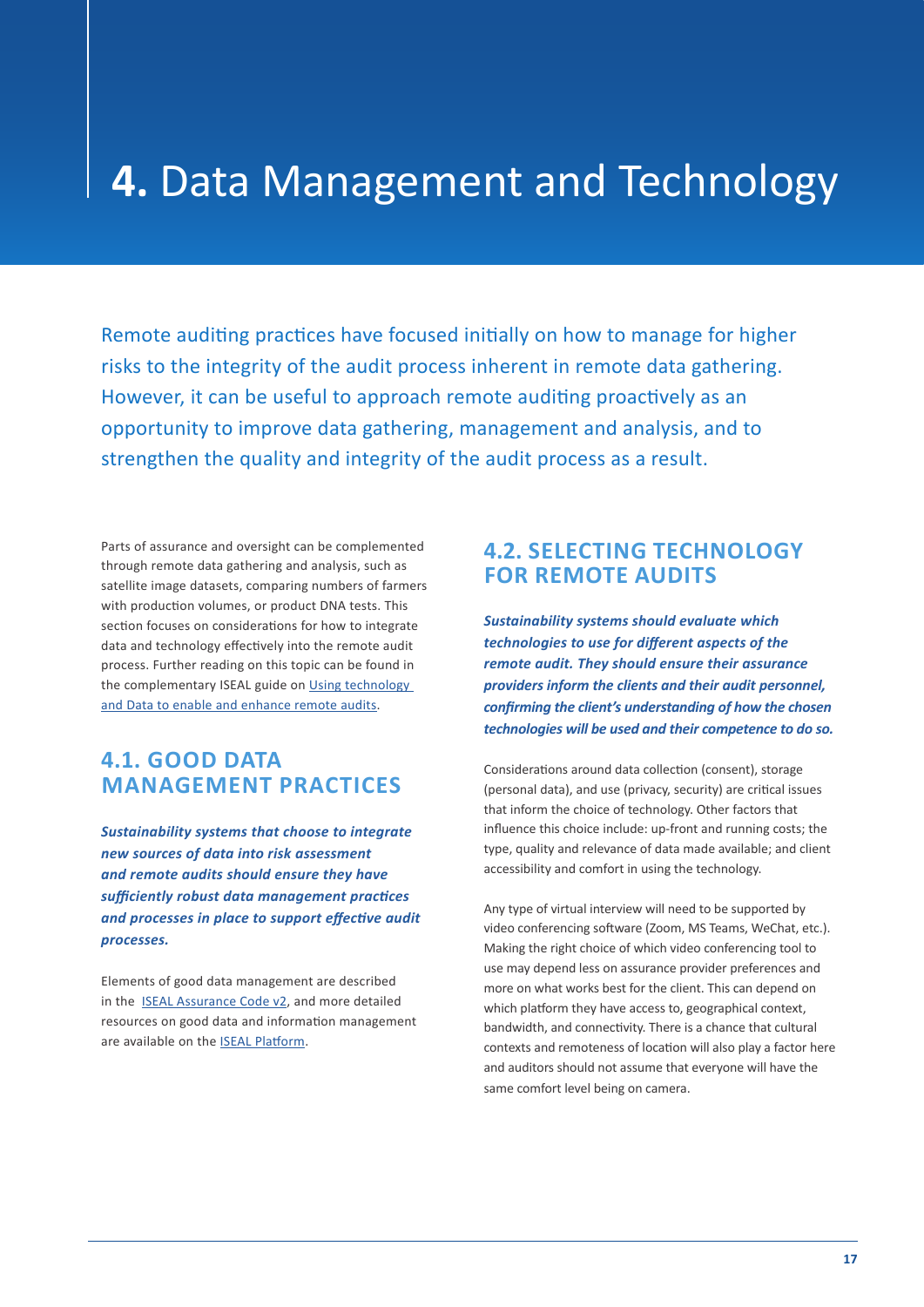Rather than being prescriptive on which tool to use, it can be more useful to build in flexibility of options within the assurance policies, while being more prescriptive on the desired outcomes.

Competence to use a chosen technology can be tested with the client as part of the audit planning. Where new technologies are being introduced, e.g., worker voice surveys, having an on-the-ground partner or facilitator who can support clients and stakeholders to sensitize them to the tool can improve uptake.

#### **Examples:**

The importance of selecting appropriate technology for the purposes of remote auditing is addressed in normative references such as **IAF MD 4: 2018** which covers the Use of Information and Communication Technology (ICT) for Auditing/ Assessment Purposes.

**GLOBALGAP** requested certification bodies to conduct the following requirements before a remote inspection took place:

a) Determine the platform (e.g., virtual meeting app, wearable technology, telephone/video call, messaging app, drones, or other platforms, etc.) for hosting the inspection. This platform needs to be agreed upon between the CB and the producer.

b) Explain to the producer which documents, activities, facilities are expected to be inspected via video streaming (real time) and which will be evaluated based on records/recorded information, and additionally, if applicable, which people need to be interviewed.

c) Test the ICT platform compatibility between the CB and the producer prior to inspection. A trial meeting using the same media platforms agreed upon shall be conducted to ensure the scheduled inspection can be performed as planned.

d) Encourage and consider the use of webcams, cameras, etc. when physical evaluation of an event is desired or necessary.

e) If the remote inspection is impossible due to technical constraints, (e.g., no phone or internet connection on the farm, etc.) GLOBALG.A.P. Remote cannot be used as an option for inspection.

**ASI (Assurance Services International)** sets out the following guidelines for use of technology:

- $\blacksquare$  The oversight assessor, in agreement with the assurance provider, decides on the conference software (e.g. MS Teams, Zoom, Go-To-Meeting, Skype for Business, WebEx, etc.) for hosting the audit.
- $\blacksquare$  The assessor recommends the use of webcams, cameras, etc. throughout the audit
- $\blacksquare$  The assessor schedules a test call with the assurance provider prior to the audit to verify if selected technology and connections are suitable.
- $\blacksquare$  All participants should dial in individually to ensure good sound quality and to allow each person to share screens and to have face-to-face interaction.

## **4.3. ACCESSING CLIENT DATA**

*Sustainability systems should set rules for how and under what timeframe the client should make data and information available during the audit. Sustainability systems should review or get assurance providers to review client contract or agreement templates to determine if these need to be revised to accommodate new data sharing requests.*

#### **Examples:**

**ASI (Assurance Services International)** suggests that when assurance providers do not wish to send records or documents in advance of the assessment, these can be reviewed during the remote assessment, via screen sharing to reduce the amount of data and information that has to be transferred between the assurance provider and ASI. Screen shots and recording can only occur upon explicit consent of the auditee. In advance of remote witness assessments, where real time streaming or recording occurs, consent forms available in the local language are required to be signed.

**BCI** Data access timing: While the assessment is taking place, the assessor reserves the right to request that documents are submitted within a 2-hour timeframe.

**GLOBALGAP** requires assurance providers to make efforts to confirm what was heard, stated, and read throughout the inspection.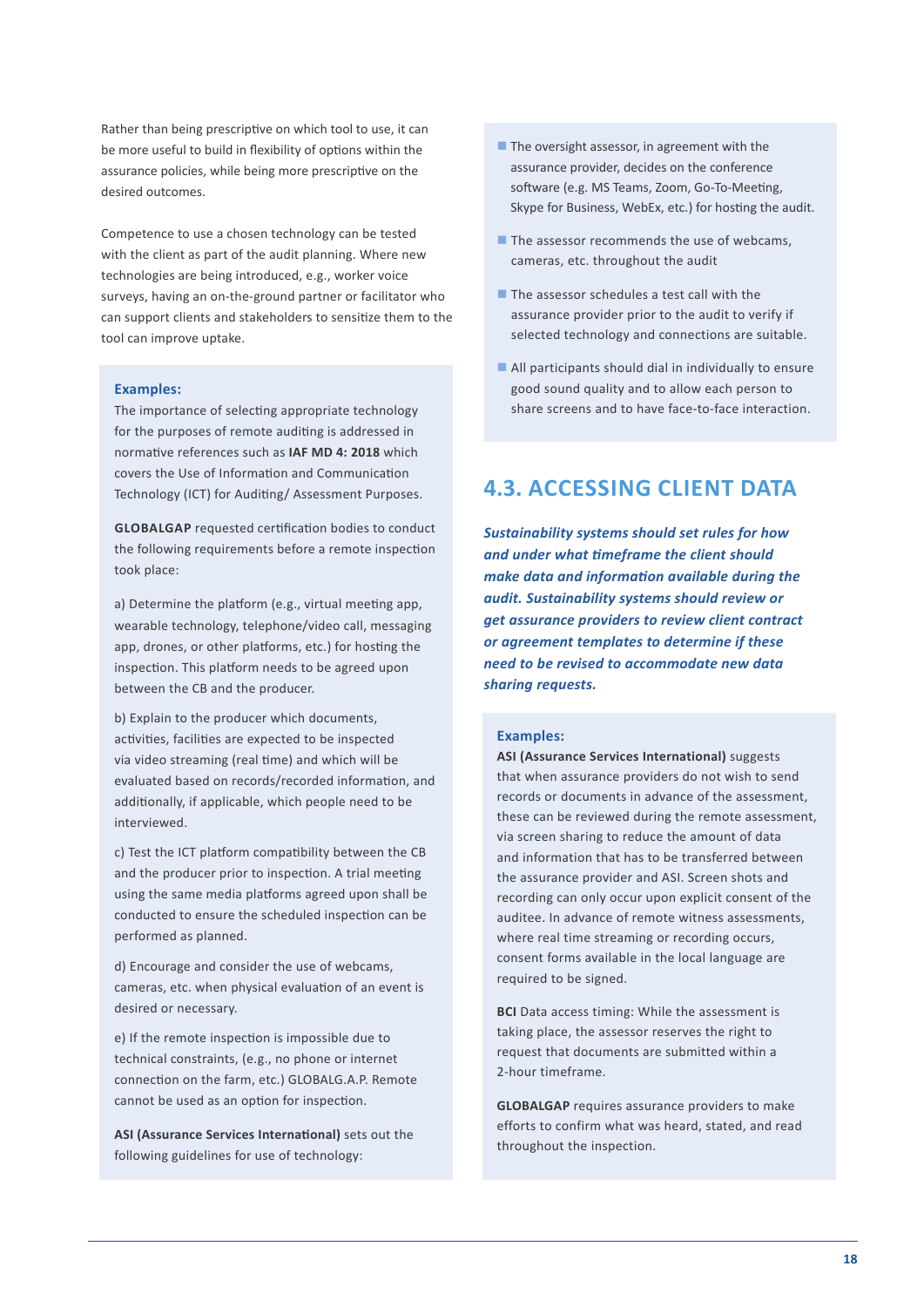## **4.4. DATA PRIVACY AND CONSENT**

*Sustainability systems should comply with the EU GDPR and other national data protection and sharing laws by minimising the collection and use of personal data (often referred to as data that could identify an individual or natural person), and should seek consent from individuals for the specific uses of information they are collecting from those individuals.* 

The EU's General Data Protection [Regulation](https://gdpr-info.eu/) (GDPR) requires organisations to conduct due diligence to identify and assess the personal data they process, while only collecting personal data that is required for execution of essential activities.

#### **Examples:**

**ASC** states that recording should only happen for data that is essentially needed for the audit process. Regarding worker interviews, data is only recorded with explicit consent of the interviewees. After giving their consent, interviewees are asked to verify and sign a checklist provided by the auditor containing a short description and commencement date of the recording, what was used to conduct the recording, as well as how long the recording is stored for.

**RSPO** requires all recordings of audit evidence to be conducted in line with client contractual agreements to respect information confidentiality and proprietary rights of the client. Pictures may only be taken upon consent of the involved parties. Similarly, recording of videos or audio material can only be done upon consent of the involved parties.

**ISO 9001 APG** states that it is good practice to use a secure and agreed system, such as a cloud-based Virtual Private Network (VPN) or file-sharing system, to share and analyse documented information. Once the audit is complete, the auditor should delete any documented information or records that do not need to be retained. Auditors should not take screenshots of auditees as evidence and any screenshots of documents or records should be previously authorized by the audited organization.

### **4.5. DATA SECURITY**

*Sustainability systems should require that anyone handling (collecting, storing, analysing) data related to the audit process has adequate security practices in place to maintain the integrity, access permissions, and confidentiality of the data in accordance with their data governance policy and with the data governance practices of the client.*

#### **Examples:**

**ASC** assurance providers are required to collect and store all data using up-to-date security practices. These measures include access control to the data collected and encrypted transmission of data, for instance when uploading and/or emailing. Additionally, they are not to store data beyond a required timeframe. The assurance provider shall specify how long each recorded file will be kept on their servers.

**Rainforest Alliance** suggests that the viability of remote audits depends on assurance providers checking that full confidentiality, security and data protection is ensured for all data shared during the audit. This may require specific agreements between the client and the assurance provider for the use of recordings, etc.

## **4.6. REMOTE LOCATIONS AND ACCESSIBILITY**

*Sustainability systems should have procedures in place for how to gather information from remote locations where internet or cellular access may be limited. They should also consider whether any new system requirements limit accessibility to their programme, particularly from disadvantaged groups and indigenous peoples.*

Considerations can include:

- $\blacksquare$  carefully evaluating the conditions of using remote audits (based on stakeholder group),
- $\blacksquare$  evaluating entry barriers like technology accessibility and cost, and
- $\blacksquare$  evaluating inherent discrimination from client risk assessments (e.g. whether risk profiles are potentially discriminating against specific countries or stakeholder groups).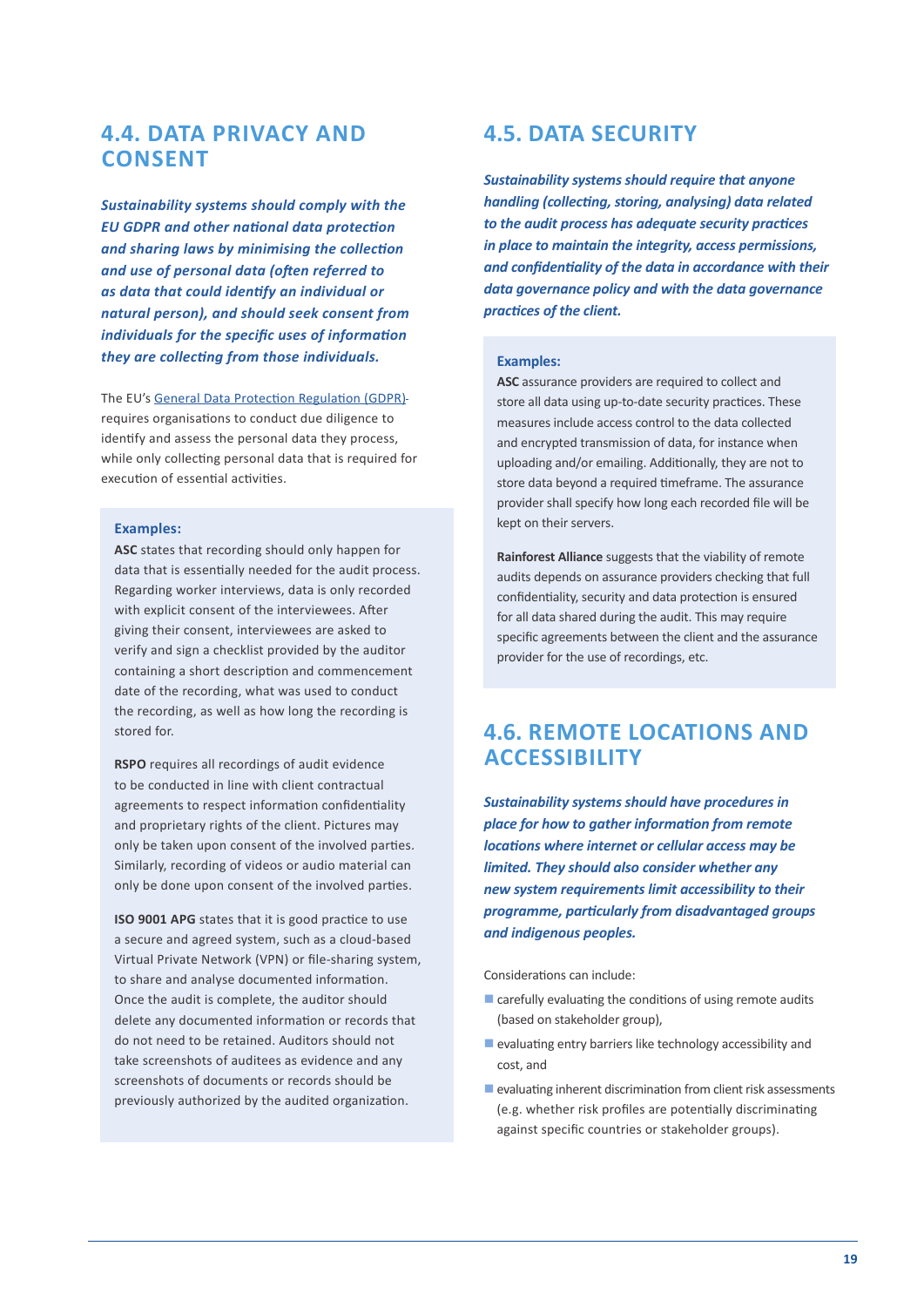## **Annex 1: Feasibility Checklists** for Remote Audits

As part of the assurance providers' initial assessment of whether or to what extent a remote audit of a particular client is feasible, there are a range of prerequisites that need to be checked. Below are two examples of checklists that present sets of prerequisites that can be considered.

## **ISO 9001 AUDITING PRACTICES GROUP**

#### **Feasibility and risk analysis for remote audits**

#### **1. Confidentiality, Security and Data Protection (CSDP)**

- $\blacksquare$  Ensure agreement between auditor and auditee about CSDP issues.
- $\blacksquare$  Document any arrangements to ensure them.

#### **2. Use of ICT**

- $\blacksquare$  There is a stable connection with good online connection quality
- **n** The ICT allows access to relevant documented information including software, databases, records, etc.
- $\blacksquare$  It is possible to make the authentication/identification of interviewed people preferably with image
- $\blacksquare$  If observation of facilities, processes, activities, etc., is relevant to achieve audit objectives, it is possible to access them by video

#### **3. People in the organization**

 $\blacksquare$  It is possible to access and interview people relevant for the QMS

#### **4. Operations**

 $\blacksquare$  If the organization is not operating regularly, due to contingency situations, the processes/activities being performed are representative and allow fulfilment of the audit objectives

#### **5. Complexity of the organization and Audit Type**

 $\blacksquare$  In case of complex organizations, processes, or products and services and where the objectives of the audit type require full assessment of the standard and wider sampling (e.g. initial assessment or reassessment) a careful analysis of feasibility of remote audits to fully evaluate the organization conformity to all requirements should be performed.

#### **6. Conclusions**

- $\blacksquare$  The audit objectives can be attained with the remote audit - proceed to remote audit
- $\blacksquare$  The audit objectives can be achieved partially a remote audit may be done partially and later complemented with an on-site audit
- $\blacksquare$  The audit objectives cannot be attained via remote audit
- **7. Validate risk analysis with audit programme manager**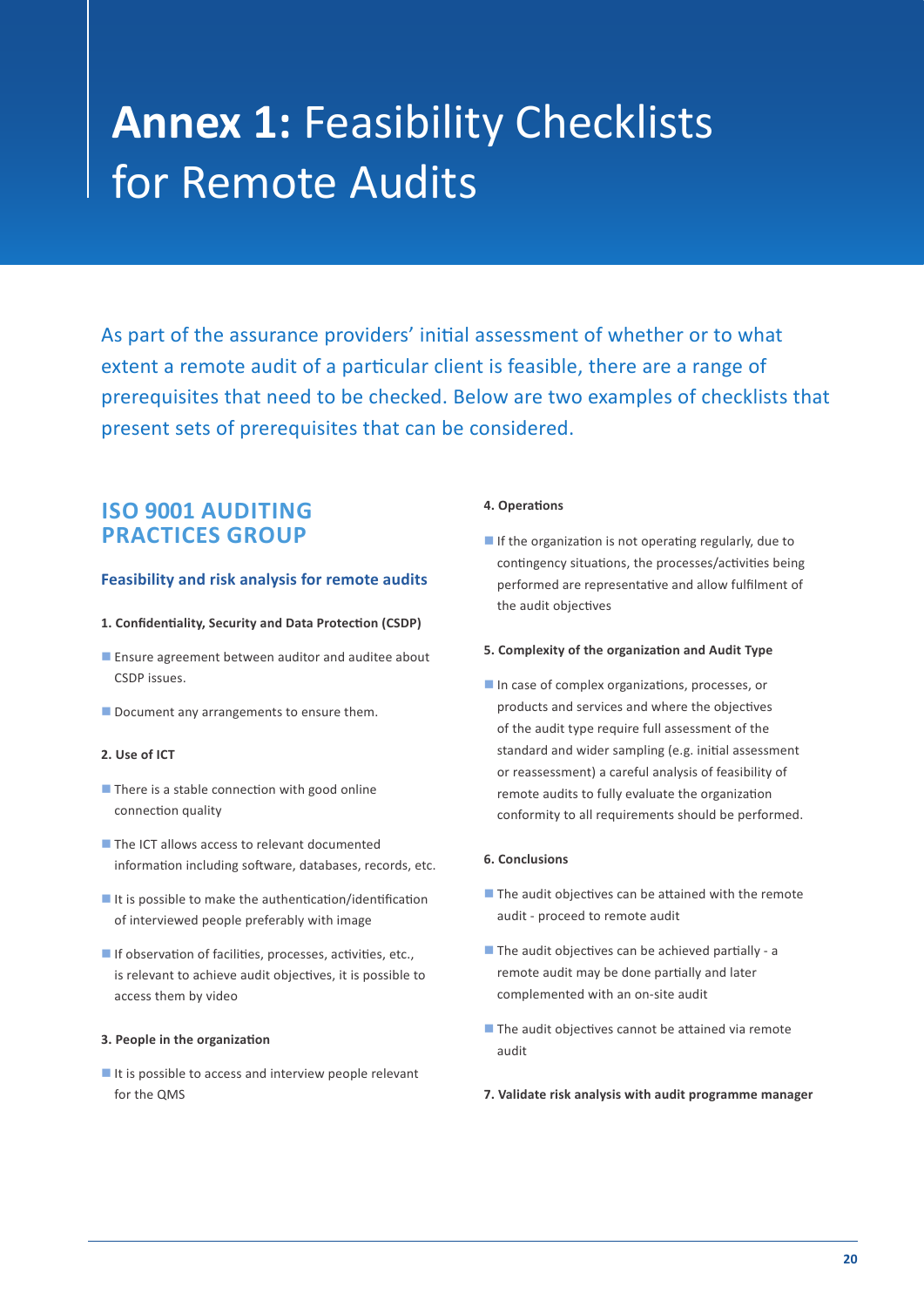## **DNV**

Suitability or feasibility of a remote process can depend on several factors that define the scope and extent of a remote audit: tech suitability, accessibility of all the necessary information remotely, security and privacy measures to safeguard the process and, finally, any inherent risks that can potentially jeopardize the process. In this regard, the following evaluations must take place to define if a remote audit can take place:

#### **1. Managing the process**

- A client must agree to terms, conditions and responsibilities to proceed and manage a remote assessment.
- $\blacksquare$  The audit team must have access to information, relevant documents, resources and people, using relevant technology (video, images, etc.).
- $\blacksquare$  In this phase more time might be needed to authenticate these resources for the audit team.

#### **2. Technologies and devices:**

- $\blacksquare$  Technological infrastructures and tools to perform the assessment seamlessly must be available and ready. Among them are stable and reliable Wi-Fi network and mobile network, secondary option as back-up and technical support in case of network failure5, necessary hardware (e.g. Laptop) and software with the capability of remote connection, video and audio exchange (e.g. 360o camera rotation).
- $\blacksquare$  Such devices must be available to all workers selected for the interviews in a safe and secure location with no management present.

#### **3. Preparedness of a supplier and mutual trust:**

 $\blacksquare$  We recommend conducting remote activities with already known suppliers that exhibit low risks for fraud, bribery, do not have unresolved non-conformances and have already been subjected to third party assurance activity.

#### **4. Geopolitical risk:**

 $\blacksquare$  This evaluates availability of technological capacity and reliable connectivity in the local context and looks at a country's score according to the corruption perception index. Poor or unstable connections in combination with a history of corruption in the country may render remote functionality not feasible.

#### **5. Privacy:**

 $\blacksquare$  Confidentiality guarantee and an understanding by both parties of what this means is needed to evaluate possible limitations and constraints between the auditor and the supplier.

#### **6. Logistics and operations:**

 $\blacksquare$  Depending on the nature of the operation, processes on site may impede or interrupt the process of remote assessments (e.g., availability of required facilities for interviews, level of noise, heavy production or risks related to objectivity of the response given by workers, etc.)

#### **7. Overall analysis:**

 $\blacksquare$  Overall analysis of conditions for performing assessment in different stages, including meetings, site tour, document review, triangulation, management and staff interviews, and worker interviews

The level and combination of risks identified during this evaluation determines if a supplier can be approved for one of the following audits: Low risk - Fully remote, Medium risk - Partially remote, mix-and-match, High risk -Remote NOT acceptable, only on-site.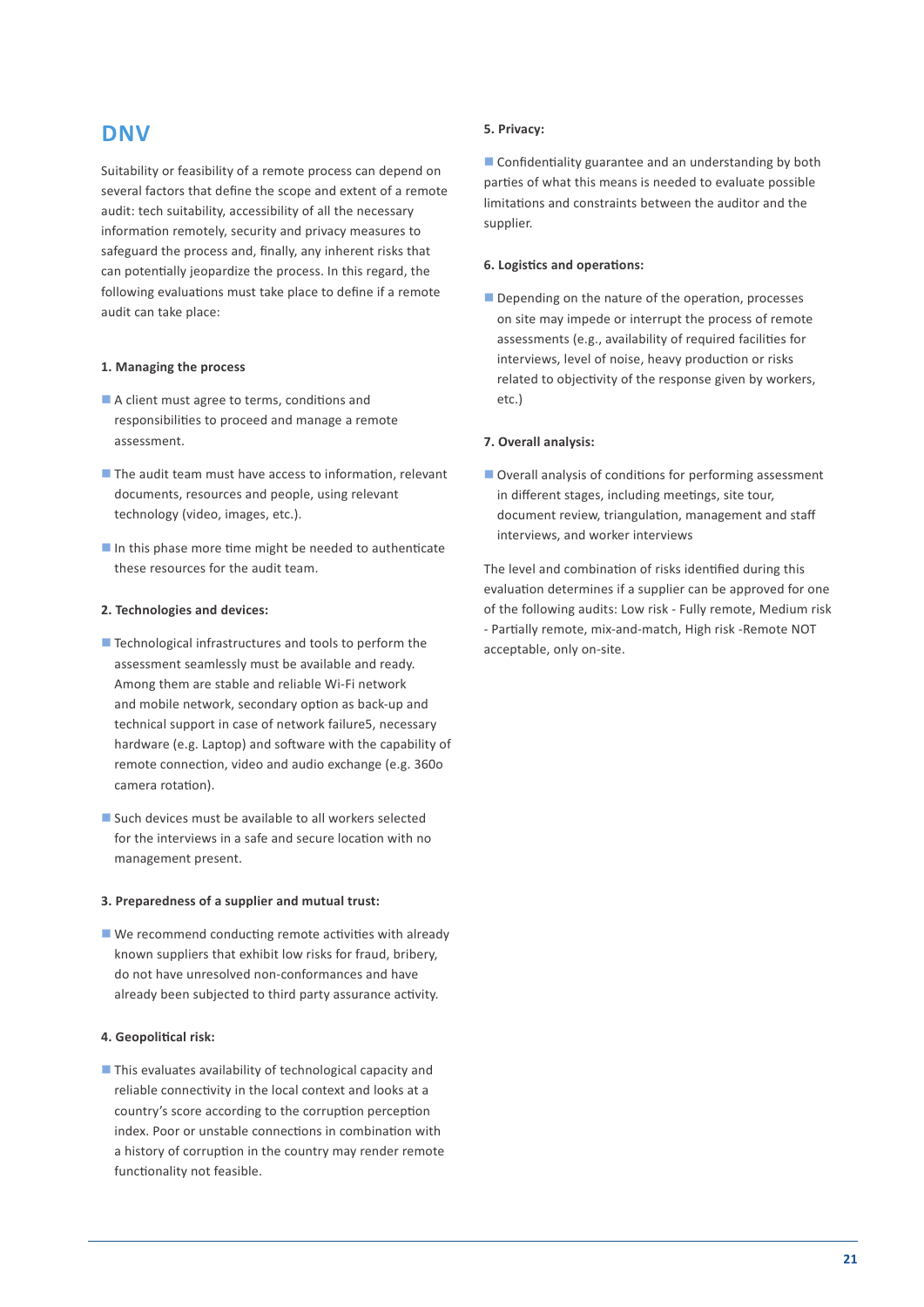## **Annex 2:** Policies Referenced

Where the policies of sustainability systems referenced in the document are publicly available, links to these policies are included below.

| <b>AQUACULTURE</b><br><b>STEWARDSHIP</b><br><b>COUNCIL (ASC)</b>                         | ASC. September 2020. ASC Policy for Audits During the COVID-19 Outbreak.<br>ASC. August 2020. Exit Policy for audits conducted under the ASC COVID-19 policy                                           |
|------------------------------------------------------------------------------------------|--------------------------------------------------------------------------------------------------------------------------------------------------------------------------------------------------------|
| <b>ASSURANCE</b><br><b>SERVICES</b><br><b>INTERNATIONAL</b><br>(ASI)                     | ASI. March 2020. ASI FAQs in response to Coronavirus<br>ASI. May 2020. ASI Good Practices for Remote Audits blog<br>ASI. May 2020. ASI-PRO-20-125- Remote Assessments                                  |
| <b>BETTER COTTON</b><br><b>INITIATIVE (BCI)</b>                                          | BCI. February 2021. Assurance Programme Planning for COVID-19.                                                                                                                                         |
| <b>FOREST</b><br><b>STEWARDSHIP</b><br><b>COUNCIL (FSC)</b>                              | FSC. November 2020. COVID-19 Policy Responses: Collection of derogations,<br>interpretations and frequently asked questions<br>FSC. March 2020. PSU Derogation. FSC-DER-2020-001 Coronavirus           |
| <b>FAIRTRADE USA</b><br>(FTUSA)                                                          | FTUSA. May 2021. Fair Trade USA Certification Accommodation Policy due to Coronavirus.<br>FTUSA. May 2021. Certification Accomodation Policy due to Coronavirus.                                       |
| <b>GLOBALGAP</b><br>(GLOBALGAP)                                                          | GLOBALG.A.P. May 2020. GLOBALG.A.P. Remote interim (English) v1.3<br>GLOBALG.A.P. July 2015. GRASP Remote Assessment Guideline                                                                         |
| <b>GOODWEAVE</b><br>(GW)                                                                 | GoodWeave. November 2020. Impact of COVID on child gender and forced labour study.pdf                                                                                                                  |
| <b>INTERNATIONAL</b><br><b>ORGANIC</b><br><b>ACCREDITATION</b><br><b>SERVICES (IOAS)</b> | IOAS. October 2020. OFFICAL NOTICE IOAS Assessment and Surveillance and Coronavirus<br>COVID-19.<br>IOAS. September 2020. IOAS 2020-02 Guidelines for remote assessments of CBs and CB<br>client sites |
| <b>INTERNATIONAL</b><br><b>ORGANIZATION ON</b><br><b>STANDARDIZATION</b><br>(ISO)        | ISO 9001 Auditing Practices Group: 2020 Guidance on Remote Audits                                                                                                                                      |
| <b>LINKING</b><br><b>ENVIRONMENT</b><br><b>AND</b><br><b>FARMING (LEAF)</b>              | LEAF. June 2020. LEAF Marque Remote Audit Protocol                                                                                                                                                     |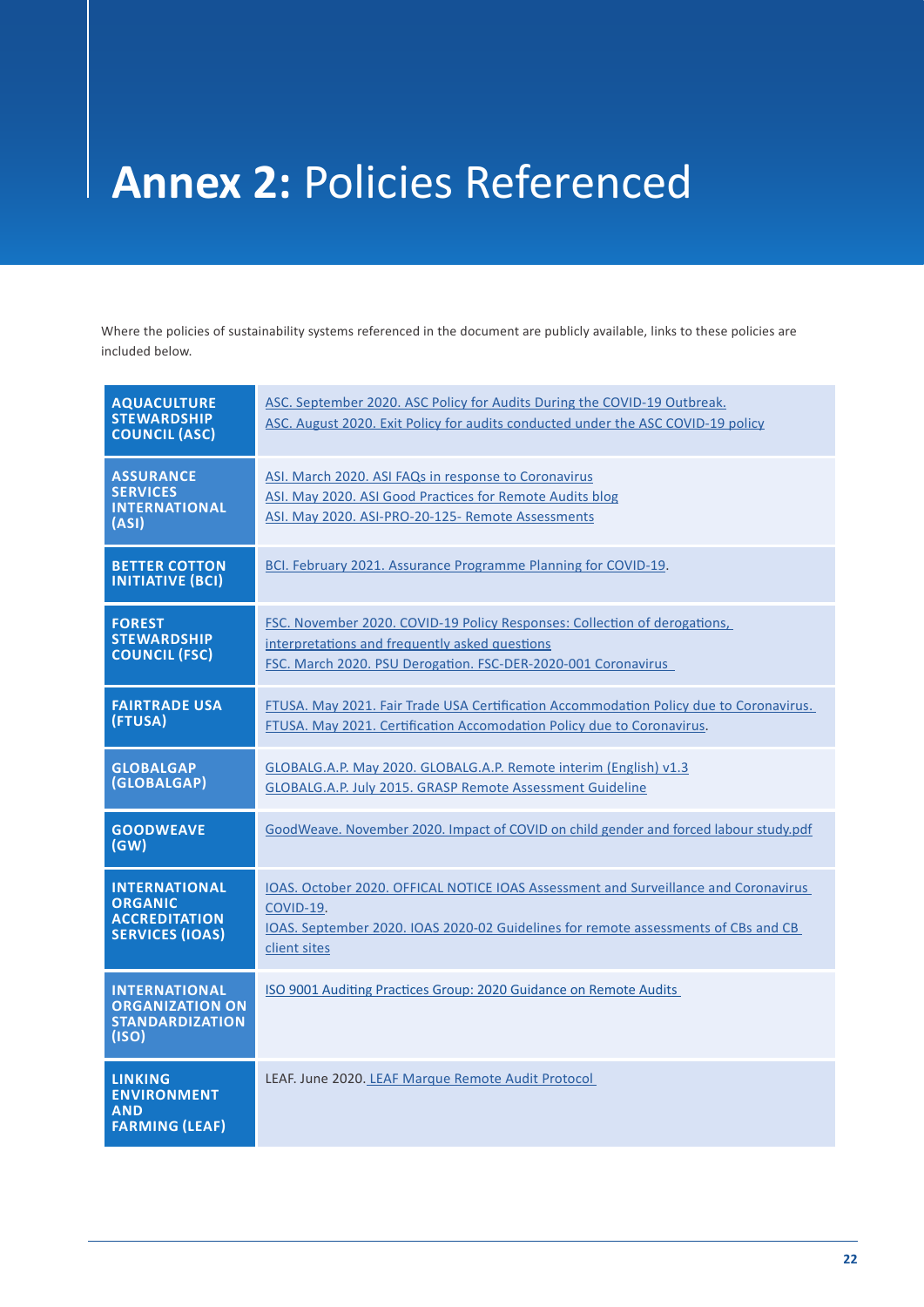| <b>MARINE</b><br><b>STEWARDSHIP</b><br><b>COUNCIL (MSC)</b>                              | MSC. September 2020. Covid-19 Pandemic Derogation – Requirements and guidance                                                           |
|------------------------------------------------------------------------------------------|-----------------------------------------------------------------------------------------------------------------------------------------|
| <b>PREFERRED</b><br><b>BY NATURE</b><br><b>(FORMERLY</b><br><b>NEPCON</b>                | NEPCon (May 2020) Policy on Auditing during COVID-19 Outbreak                                                                           |
| <b>RAINFOREST</b><br><b>ALLIANCE (RA)</b>                                                | RA. May 2020. Guidelines for remote auditing                                                                                            |
| <b>ROUNDTABLE FOR</b><br><b>SUSTAINABLE</b><br><b>PALM OIL (RSPO)</b>                    | RSPO. August 2020. Guidance: Participation of CB Audit Facilitator in the RSPO audits.<br>RSPO (September 2020) FAQ for remote auditing |
| <b>SOCIAL</b><br><b>ACCOUNTABILITY</b><br><b>ACCREDITATION</b><br><b>SERVICES (SAAS)</b> | SAAS. April 2021. COVID-19 Alternative Process Requirements (updated)                                                                   |
| <b>SEDEX</b>                                                                             | Sedex. May 2020. COVID-19 Guidance for Businesses: Managing the Impacts of COVID-19<br>on Employees and Workers in Supply Chains        |
| <b>ROUND TABLE ON</b><br><b>RESPONSIBLE SOY</b><br>(RTRS)                                | RTRS. April 2020. Guideline for Desktop Audits v1                                                                                       |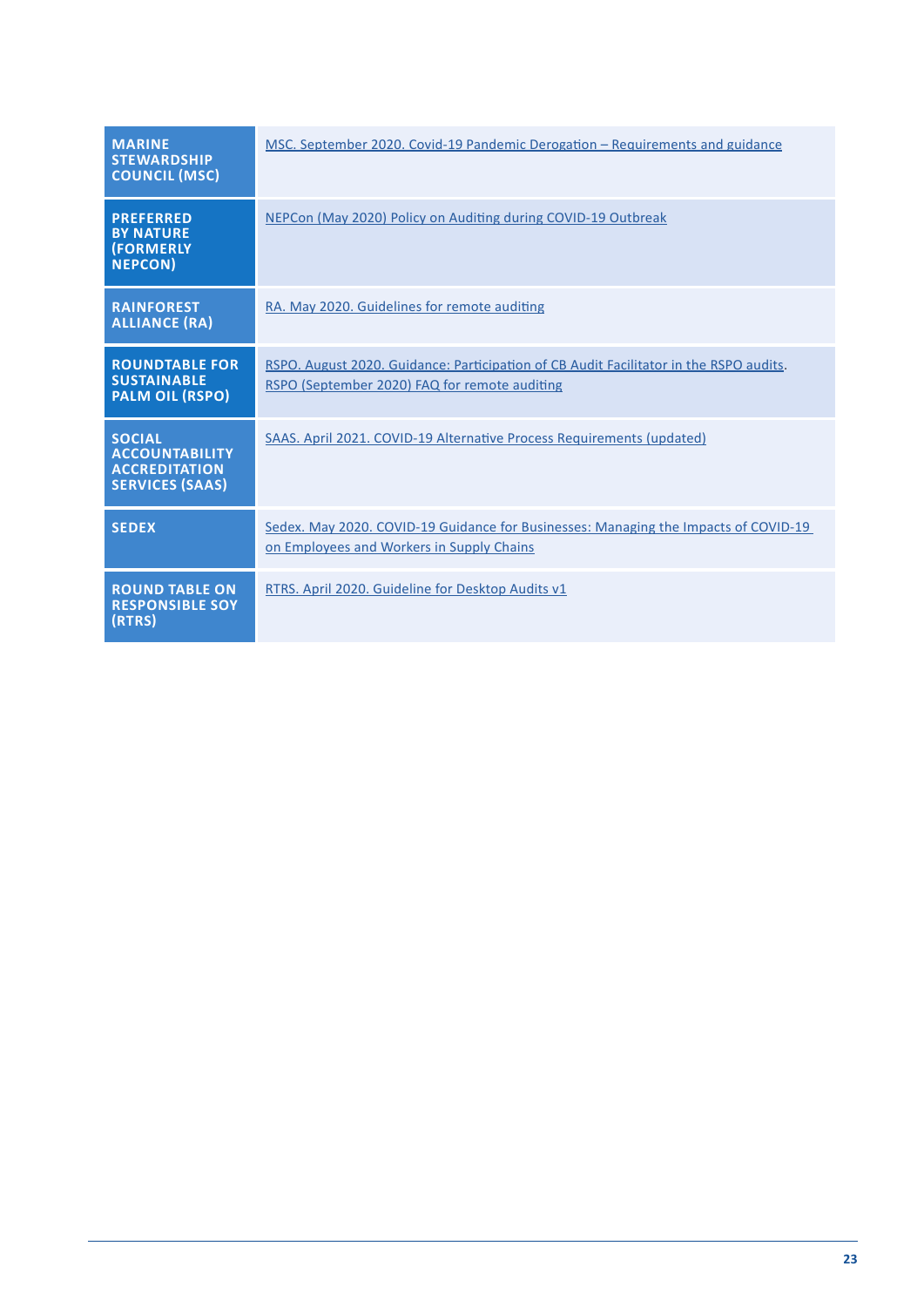

### **ISEAL IS THE GLOBAL MEMBERSHIP ORGANISATION FOR AMBITIOUS, COLLABORATIVE AND TRANSPARENT SUSTAINABILITY SYSTEMS.**

We support and challenge our members to continually improve their impact for the benefit of people and planet. Our members are sustainability standards and related systems, which collaborate in order to scale and demonstrate positive impact. Our regularly updated codes are a recognised framework for best practice, and compliance with them is a mark of credibility.

We support and challenge our members to continually improve by providing forums for collaboration, collective action and sharing of experience; delivering expertise, advice and training; facilitating access to funding to promote innovation; and advocating for the adoption of better, more credible sustainability systems.

For businesses, governments and NGOs, we provide opportunities to connect with sustainability systems, as well as information, resources and events to encourage the use of credible schemes.



**About ISEAL THIS WORK WAS FUNDED BY A GRANT TO ISEAL FROM IDH, THE SUSTAINABLE TRADE INITIATIVE.**